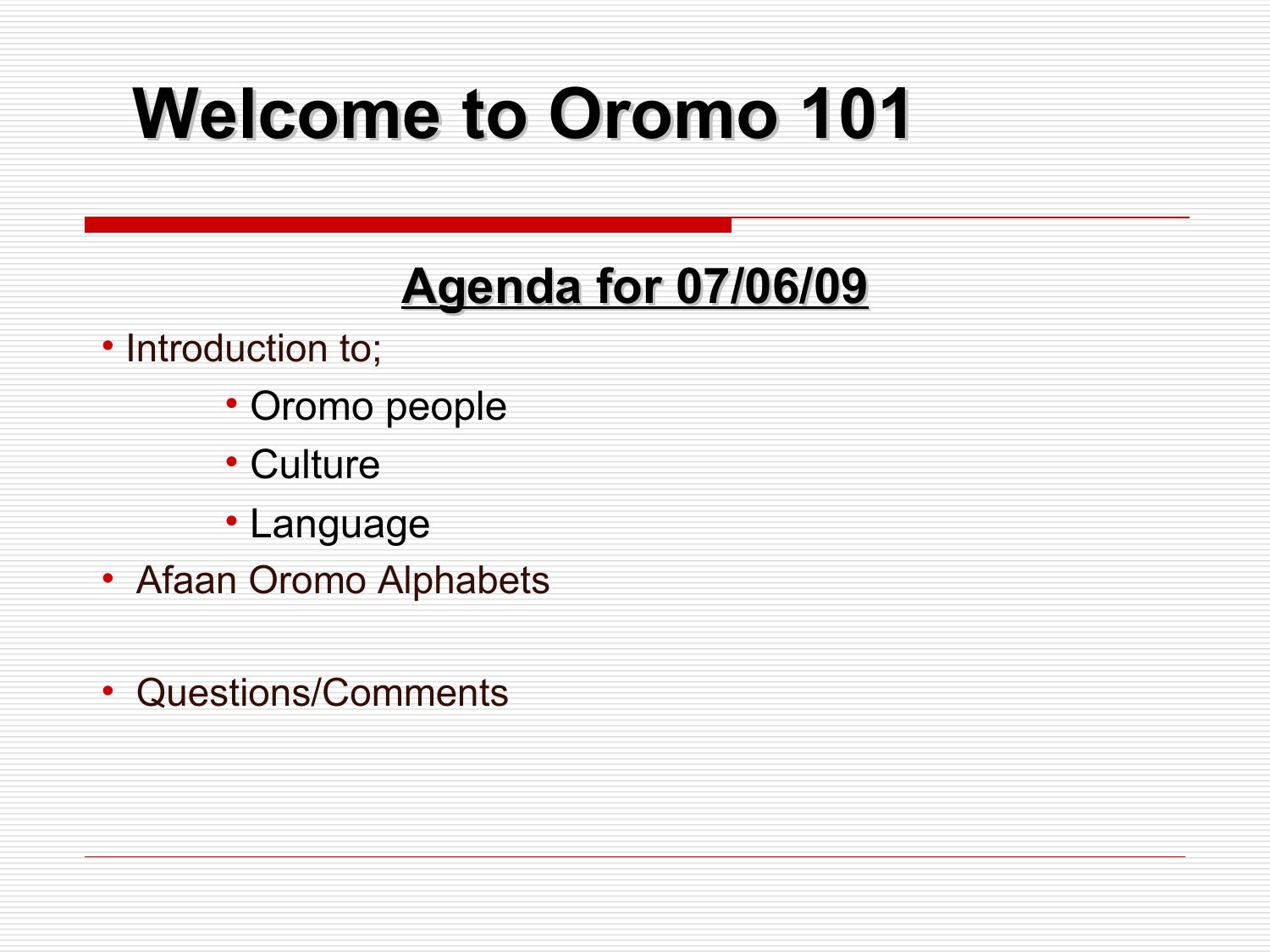### **Who are the Oromos?**

#### □ Oromo people;

 Are one of the Cushitic speaking peoples that inhabit the eastern part of Africa a.k.a the Horn of Africa.

 Make up a significant portion of the population occupying the Horn of Africa (Somalia, Kenya, Djibouti, Sudan)

About 40 million in Ethiopia alone.

- Call their country Oromia/Oromiya and their language is called Afan Oromo or the Oromo language.
- Enjoy a homogeneous culture and shares a common language, history and descent.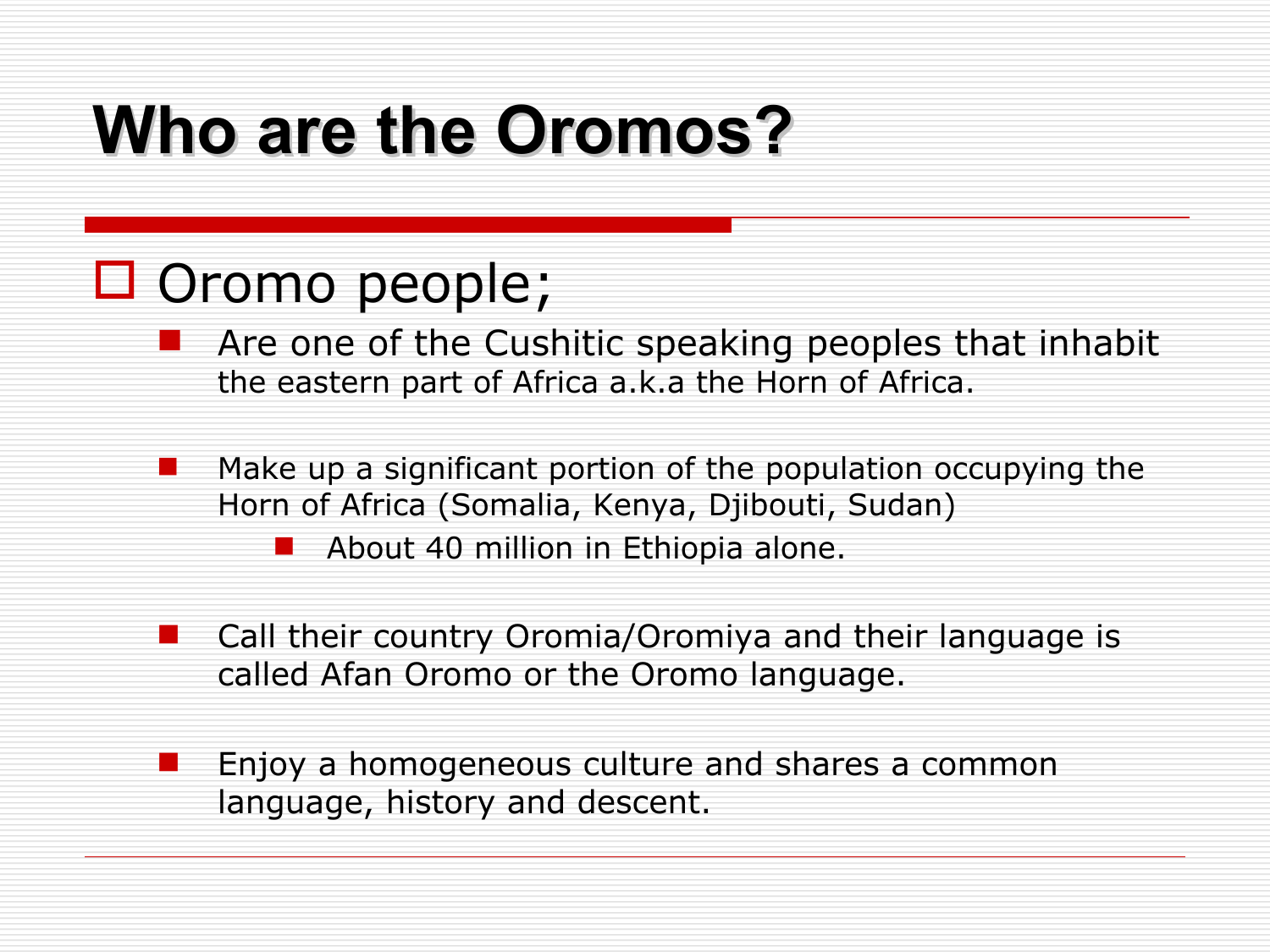### **Map of Oromia**



Question 1 : Where AM I from?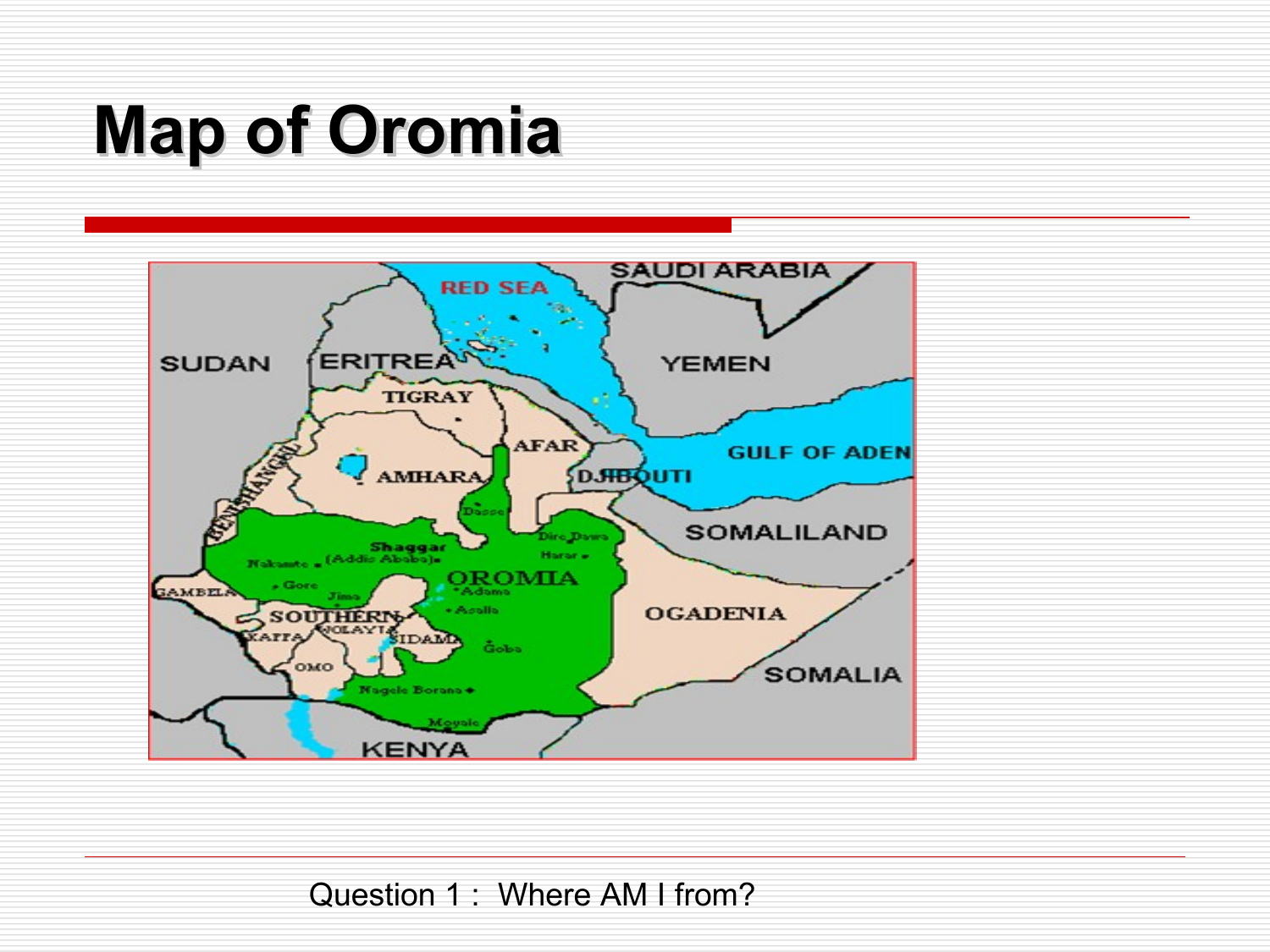### **Oromo Culture**

- $\Box$  During their long history, the Oromo people developed their own cultural, social and political institution known as the GADAA system.
	- $\blacksquare$  a uniquely democratic political and social institution that governed the life of every individual in the society from birth to death.
- $\Box$  Before the colonization of Oromia by black Abyssinia\* with the help of European armaments, the Oromo people lived under a unified Gadaa government.
- $\Box$  Although much of Oromo culture and tradition survived harsh suppression, much has been forgotten or lost. Our goal today is to rebuild/revive our identity/culture and show others the beauty of our culture.

\*I often say Black Abyssinia to distinguish Abyssinian colonial settlers from white European colonizers.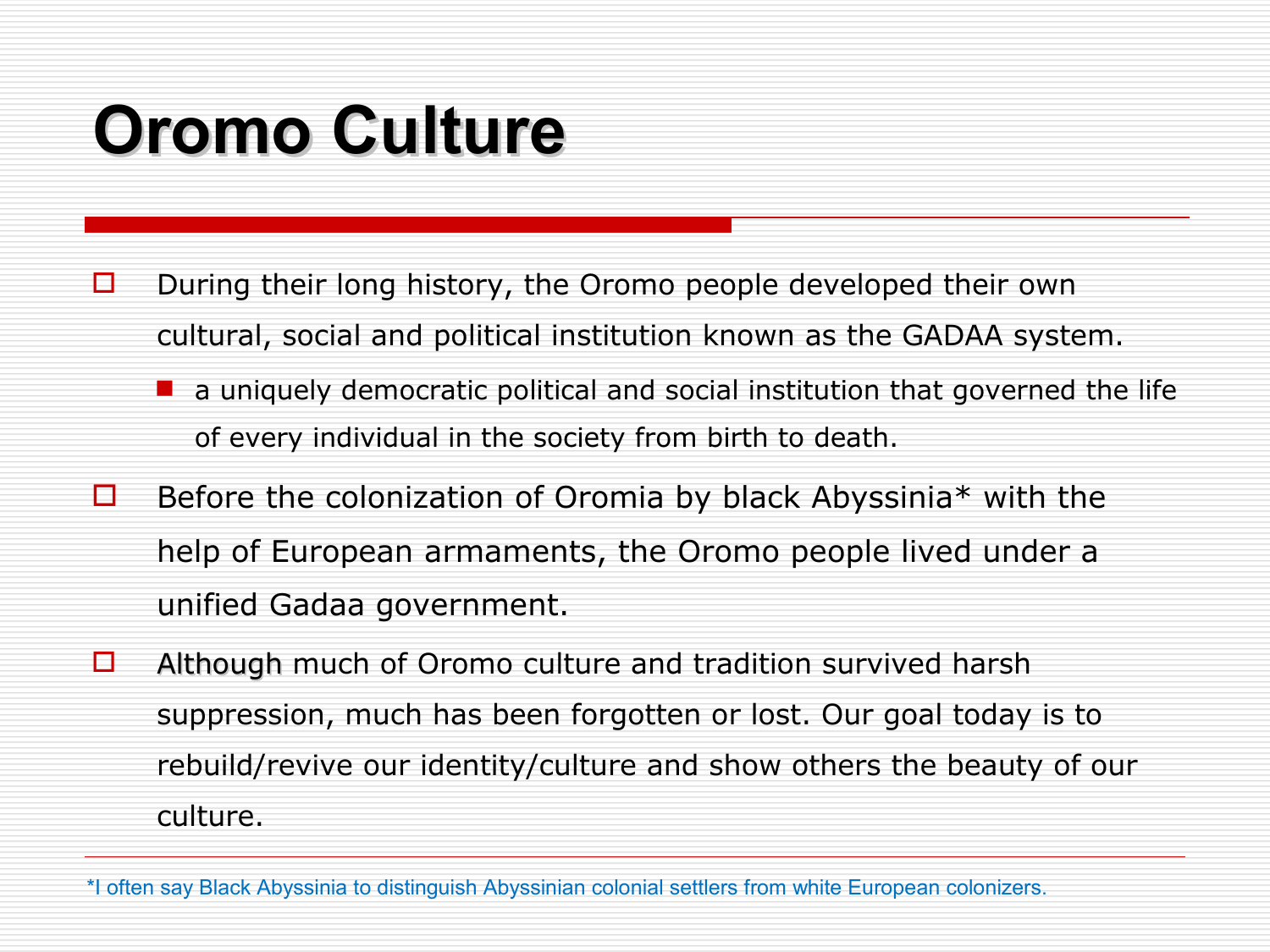### Culture contd...

#### Marriage

- Polygamous society
- No sex B4 Marriage
- Divorce is less common
- Girls marry at young age

#### Food

- Traditional cuisine, budeena being the most common among them.
- Lot of dairy products
- Always Non-pork

#### Religion

- $\bullet$  Islam
- Christianity
- · Waaqeffannaa\*
- $\bullet$  Peaceful coexistence for centuries and tolerant to others beliefs

\*Long before the introduction of Christianity and Islam to the region, Oromo people believed in one supreme being called Waaqa (equivalent to God) and their religion is called Waaqeffannaa or Oromo religion.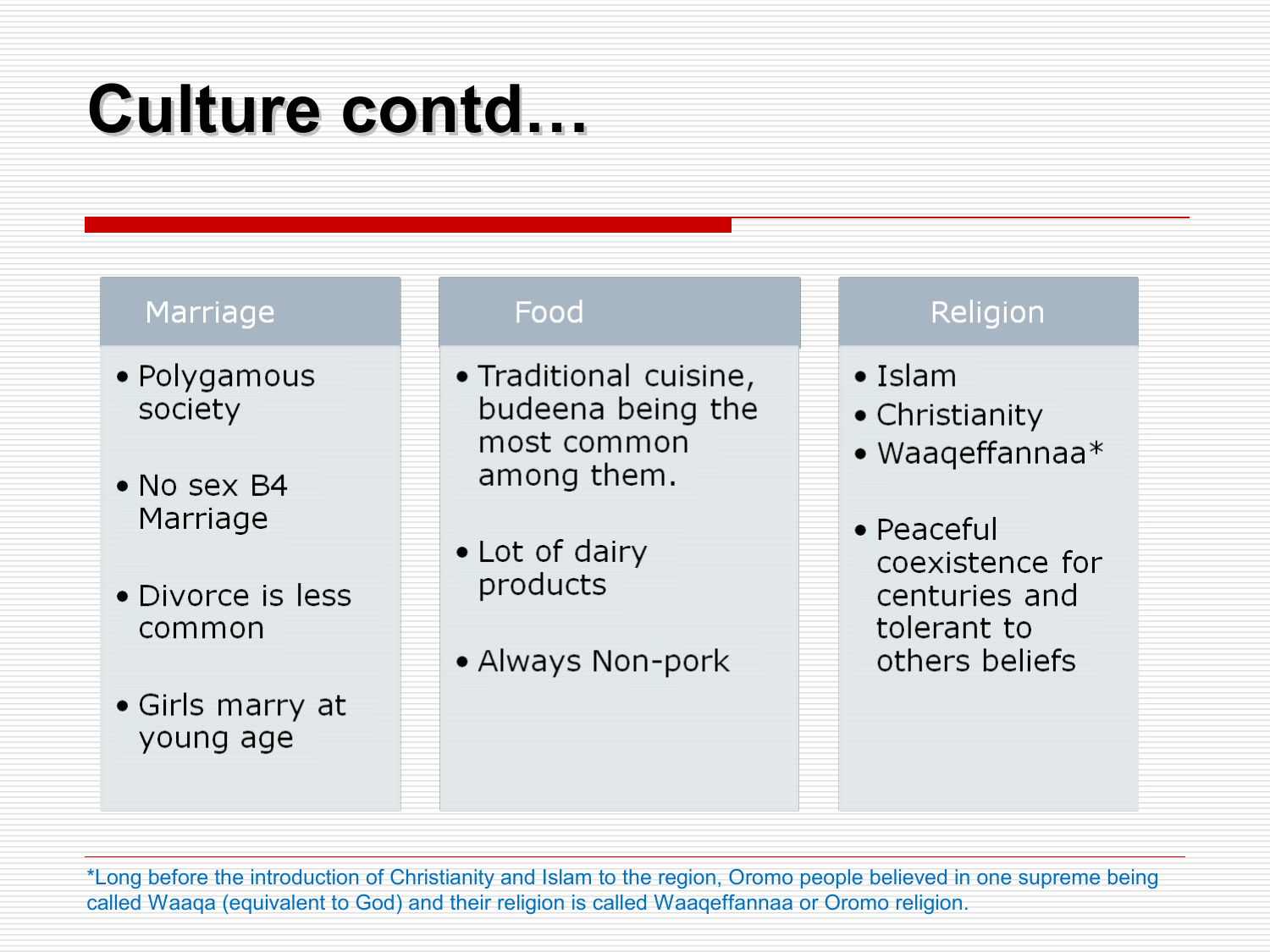### **Crops**

- **Cereal crops**: wheat, barley, teff, sorghum, corn, millet, etc.)
- **Root crops**: potato, sweet potato, yam, inset, anchote, etc.
- **Pulses**: peas, beans, chick-peas, lentils, etc.
- **Fruit trees** : orange, mango, avocado, banana, lemon, pineapple, peach, etc.
- **Spices**: onion, garlic, coriander, ginger, etc.
- The main **cash crops** are coffee and chat (a stimulant shrub).

**Fun Fact** : Coffee, a major cash earner for many countries, has its origin in the forests of Oromia…first discovered in a place called Kaffa by a goat herder.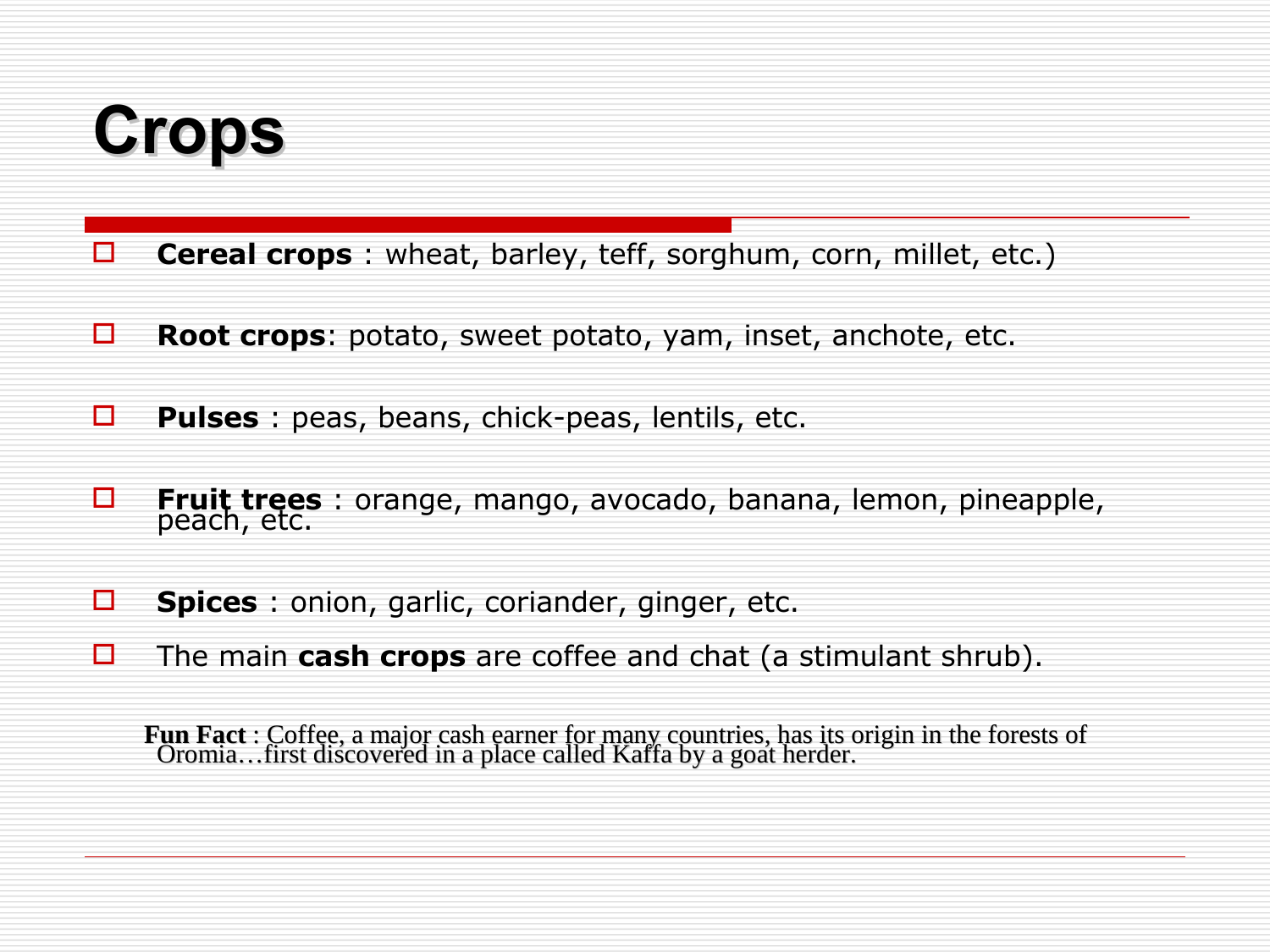### **Domestic Animals**

- $\Box$  Farm animals: cattle (cows, ox), sheep, goats, donkeys, mules, horses, camels and chicken.
	- $\Box$  Cows = milk and meat
	- $\Box$  Oxen = to plough the land, to be exchanged for money.
	- $\Box$  Horses are the primary means of transportation in the country side.
	- $\Box$  Mules and Donkeys are used primarily to transfer heavy loads (for example grains or timber woods) from one place to another.
- $\Box$  Pets : Dogs and cats
	- **Dogs are used as security or hunting aides. Housed separately from** humans. Fed meat and milk products.
	- **E** Cats are normally used to keep mice away from homes.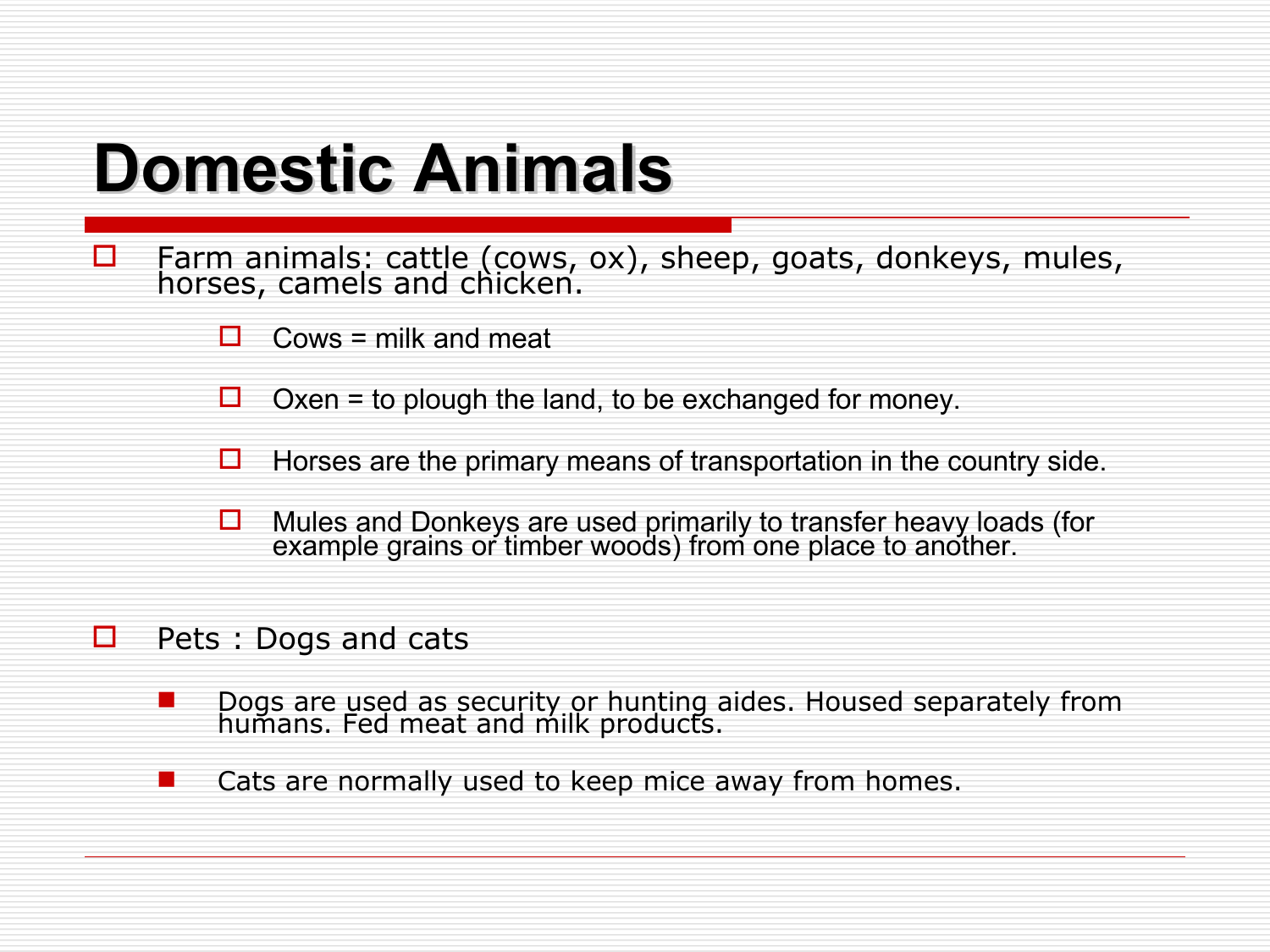### **Wild Animals**

**D Different species** are found in the waters and forests of Oromia: different kinds of fish, hippopotami, and crocodiles

 **Land animals** : lion, leopard, tigers, rhinoceros, buffalo, giraffe, wild ass, zebra, Columbus monkey and elephant.

 There are also a number of wild animals that are **found solely in Oromia**, such as nyala, bush-buck (special type), red fox (from Bale mountains), etc.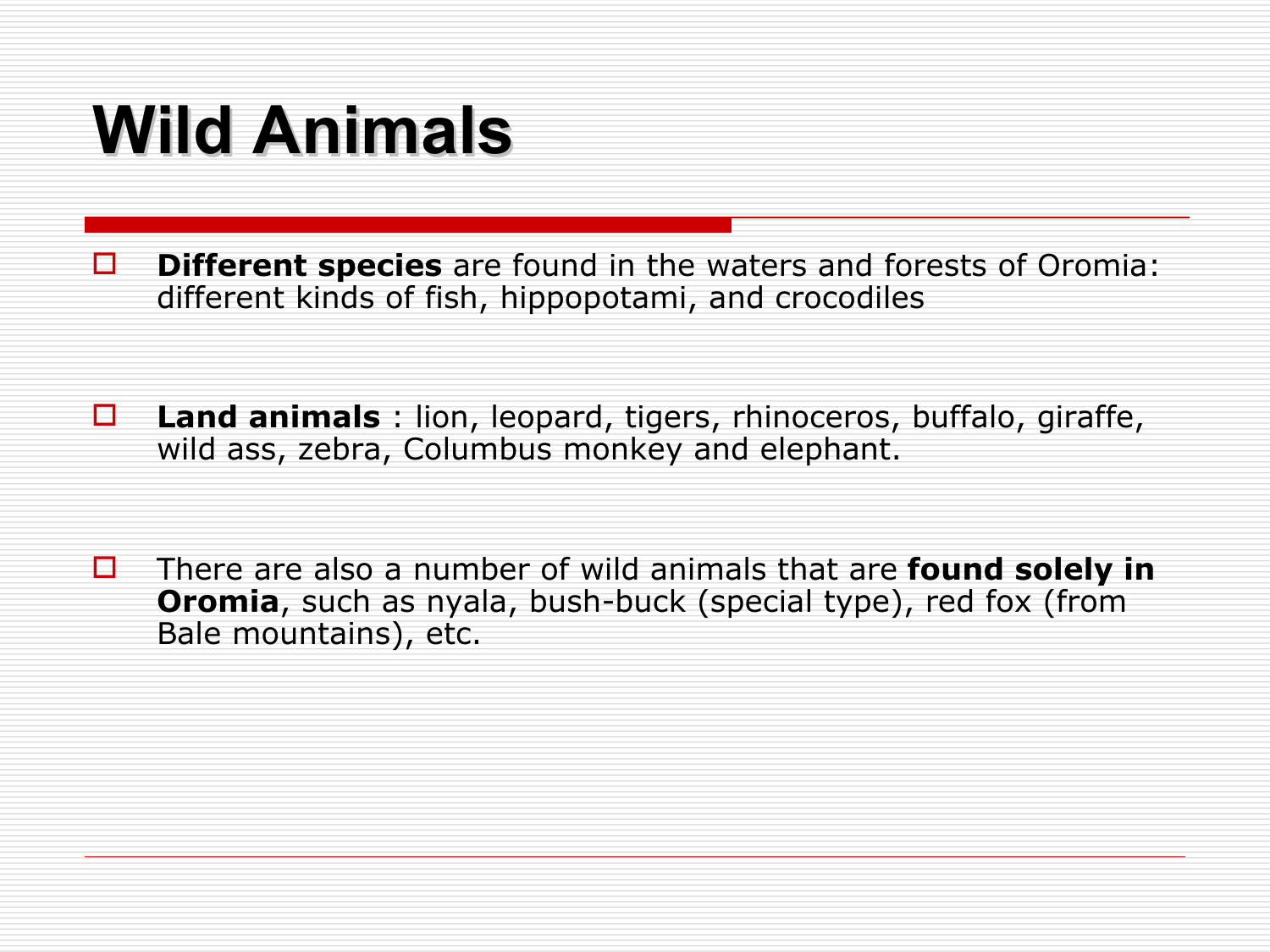### **African Language Families**



 $*$  Not all African Language Families featured in this slide.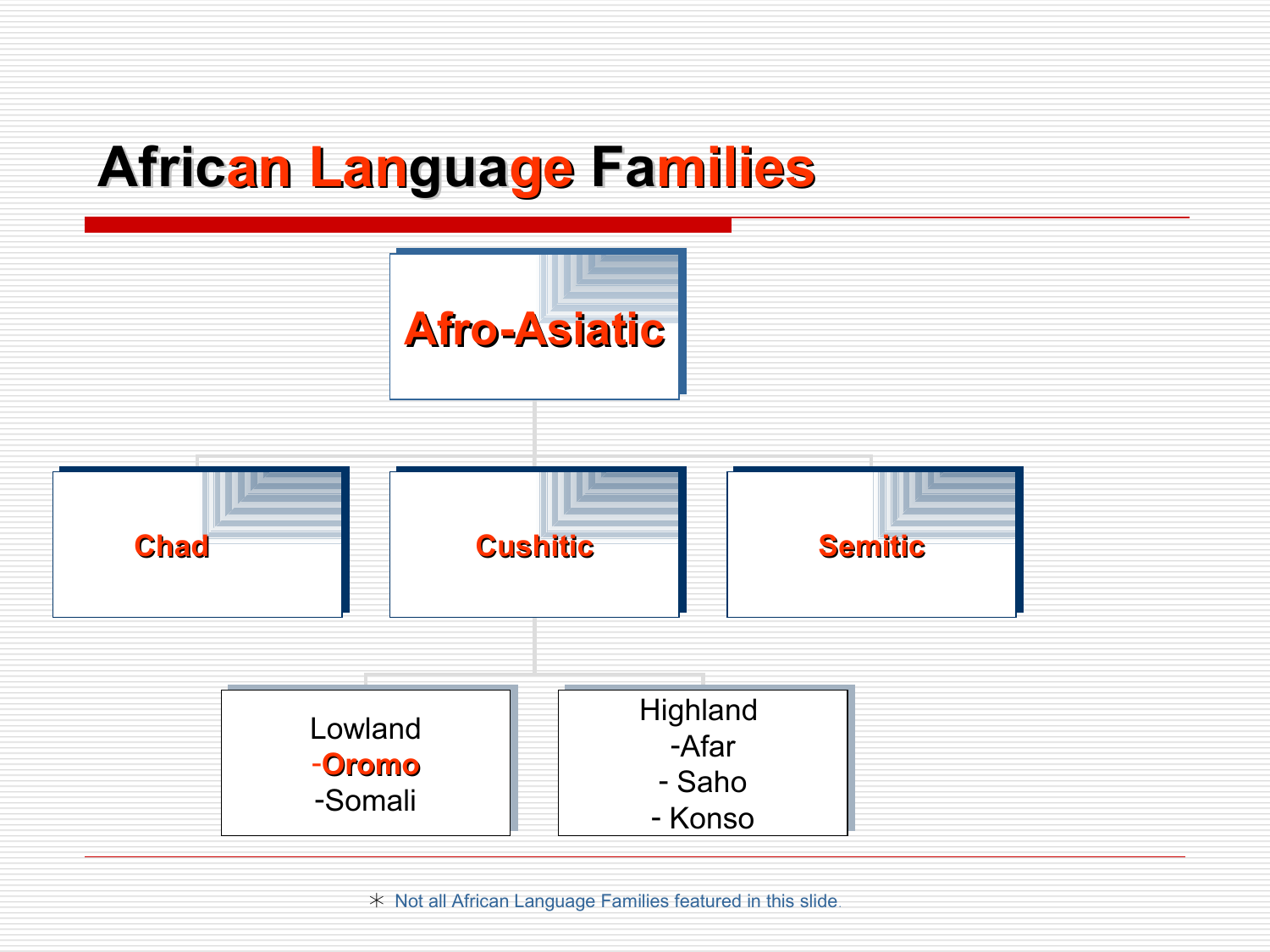## **Afan Oromo**

- □ The **third** most widely spoken language in Africa, after Arabic and Hausa
- A **lingua franca** (widely used as means of communication) in the whole of Ethiopia except for the northern part.
- $\Box$  Oromo have an extraordinarily rich heritage of proverbs, stories, songs and riddles
- **AO** has been not only completely neglected but ruthlessly suppressed by the Ethiopian authorities.
- $\Box$  A determined effort for almost a century to destroy and replace AO with the Amharic language has been mostly ineffectual.
- $\Box$  Has several dialects but the dialect differences are not so big that interdialect comprehensibility is not a problem.

**D** [Afan Oromo Song](http://www.manabuna.com/action/music/70/Alii_Birraa/)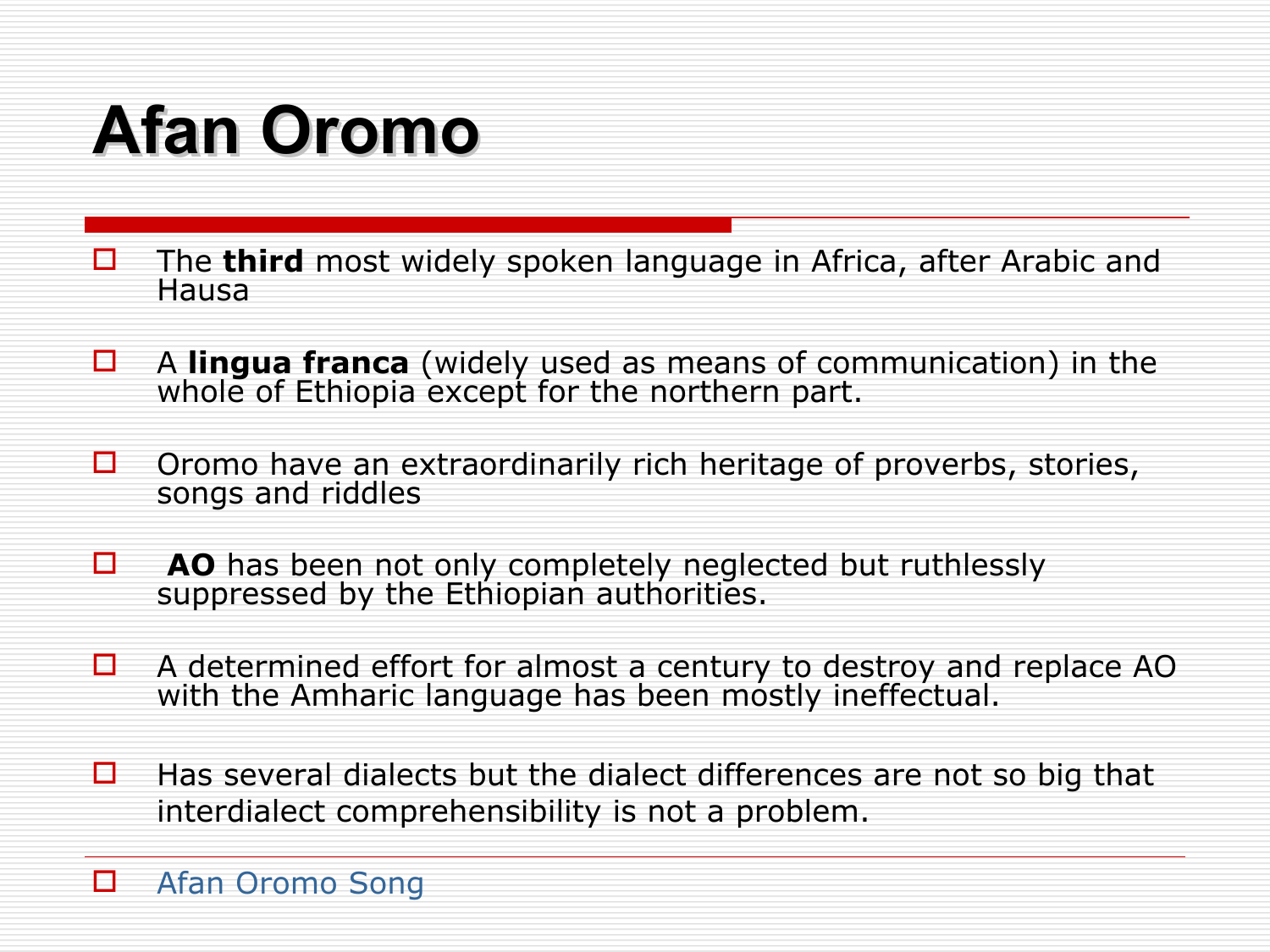### **Summary**

 **People:** Oromo

 **Country:** Oromia (also phonetically spelled as Oromiyaa)

**Area:** 600,000 sq.km approx.

**Capital:** Finfinnee (also called Addis Ababa)

**Population:** 40 million

**Language:** Oromo, also called *Afan Oromo*

**Economy:** Mainly agriculture (coffee, several crops, spices, vegetables) and Animal Husbandry; Mining industry; Tourism trade; Medium and small-scale industries (textiles, refineries, meat packaging, etc)

**Religion:** Waaqqefannaa (the traditional belief in *Waaqa* or God), Islam, and Christian (Catholic, Orthodox and Protestant)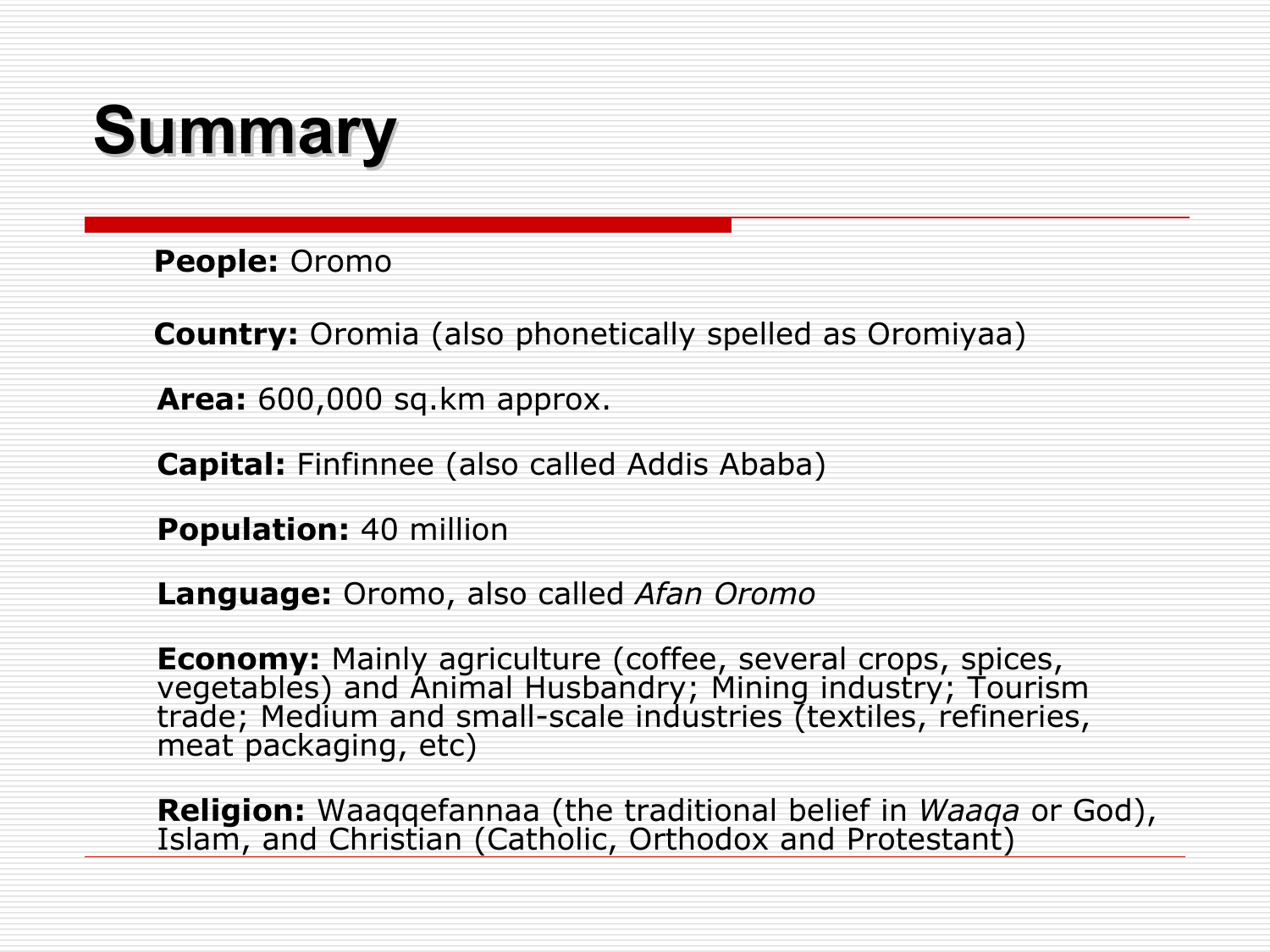### **Oromo Alphabet Oubee Afaan Oromoo**

**Qubee** 

#### **Qubee - Afaan Oromoo**

This is a complete list of the Qubee letters. The white letters are uppercase letters while the yellow letters are lowercase letters. Click on the audio clips and hear how each of letters is pronounced.

As 
$$
q \in Bb
$$
 of  $0$  and  $0$  of  $0$  and  $0$  are the same as  $1$  and  $1$  and  $1$  are the same as  $1$  and  $1$  and  $1$  are the same as  $1$  and  $1$  and  $1$  are the same as  $1$  and  $1$  are the same as  $1$  and  $1$  are the same as  $1$  and  $1$  are the same as  $1$  and  $1$  are the same as  $1$  and  $1$  are the same as  $1$  and  $1$  are the same as  $1$  and  $1$  are the same as  $1$  and  $1$  are the same as  $1$  and  $1$  are the same as  $1$  and  $1$  are the same as  $1$  and  $1$  are the same as  $1$  and  $1$  are the same as  $1$  and  $1$  are the same as  $1$  and  $1$  are the same as  $1$  and  $1$  are the same as  $1$  and  $1$  are the same as  $1$  and  $1$  are the same as  $1$  and  $1$  are the same as  $1$  and  $1$  are the same as  $1$  and  $1$  are the same as  $1$  and  $1$  are the same as  $1$  and  $1$  are the same as  $1$  and  $1$  are the same as  $1$  and  $1$  are the same as  $1$  and  $1$  are the same as  $1$  and  $1$  are the same as  $1$  and  $1$  are the same as  $1$  and  $1$  are the same as  $1$  and  $1$  are the same as  $1$  and  $1$  are the same as  $1$  and  $1$  are the same as  $1$  and  $1$  are the same as  $1$  and  $1$  are the same as  $1$ 

\*If the corresponding sound for the letters in this slide doesn't work. Click here to download the slide from Qubee.org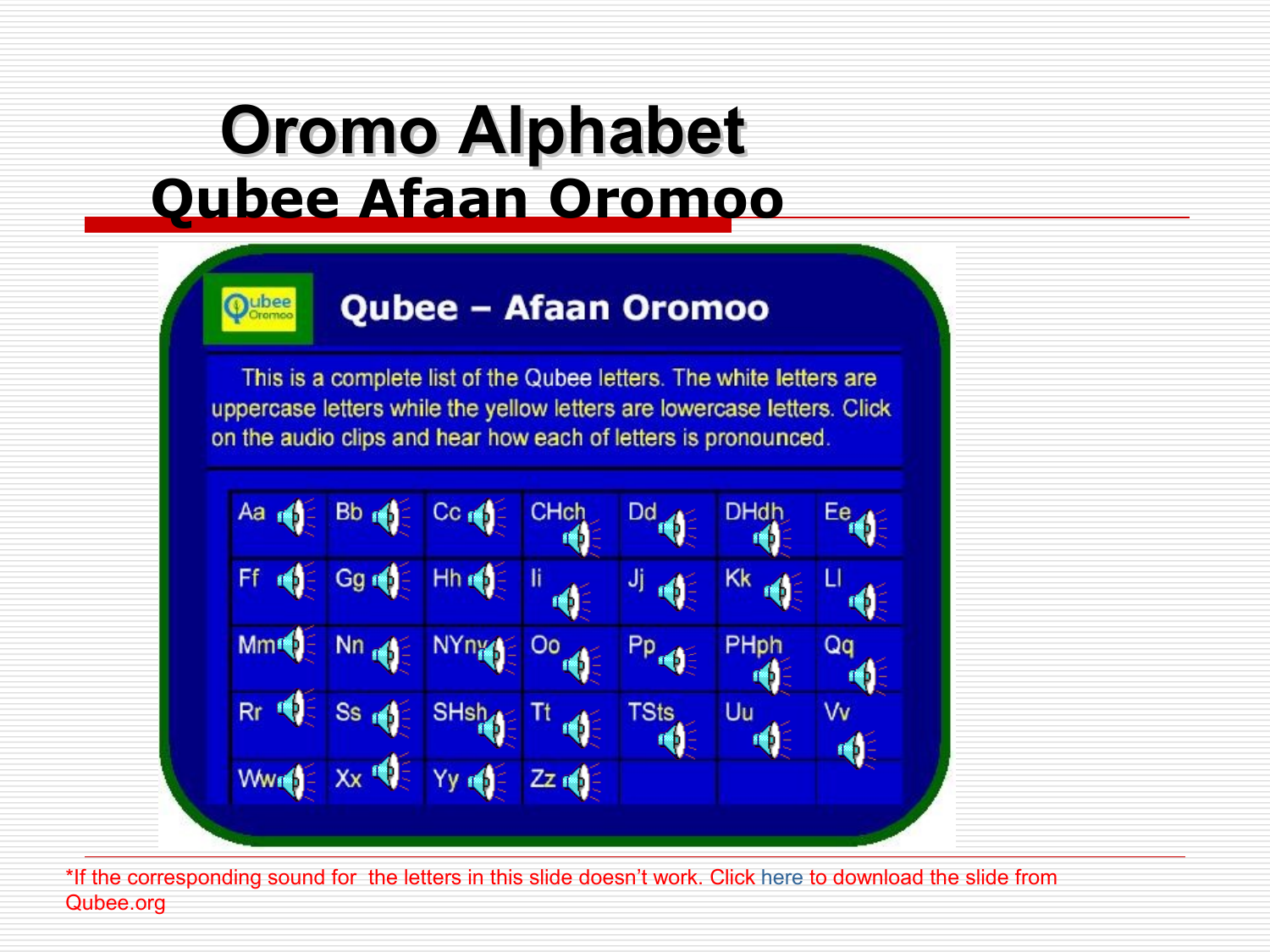### Qubee Song (Alphabet Song)

# A B C D E F G H I J K L M N O P Q R S T U V W X Y Z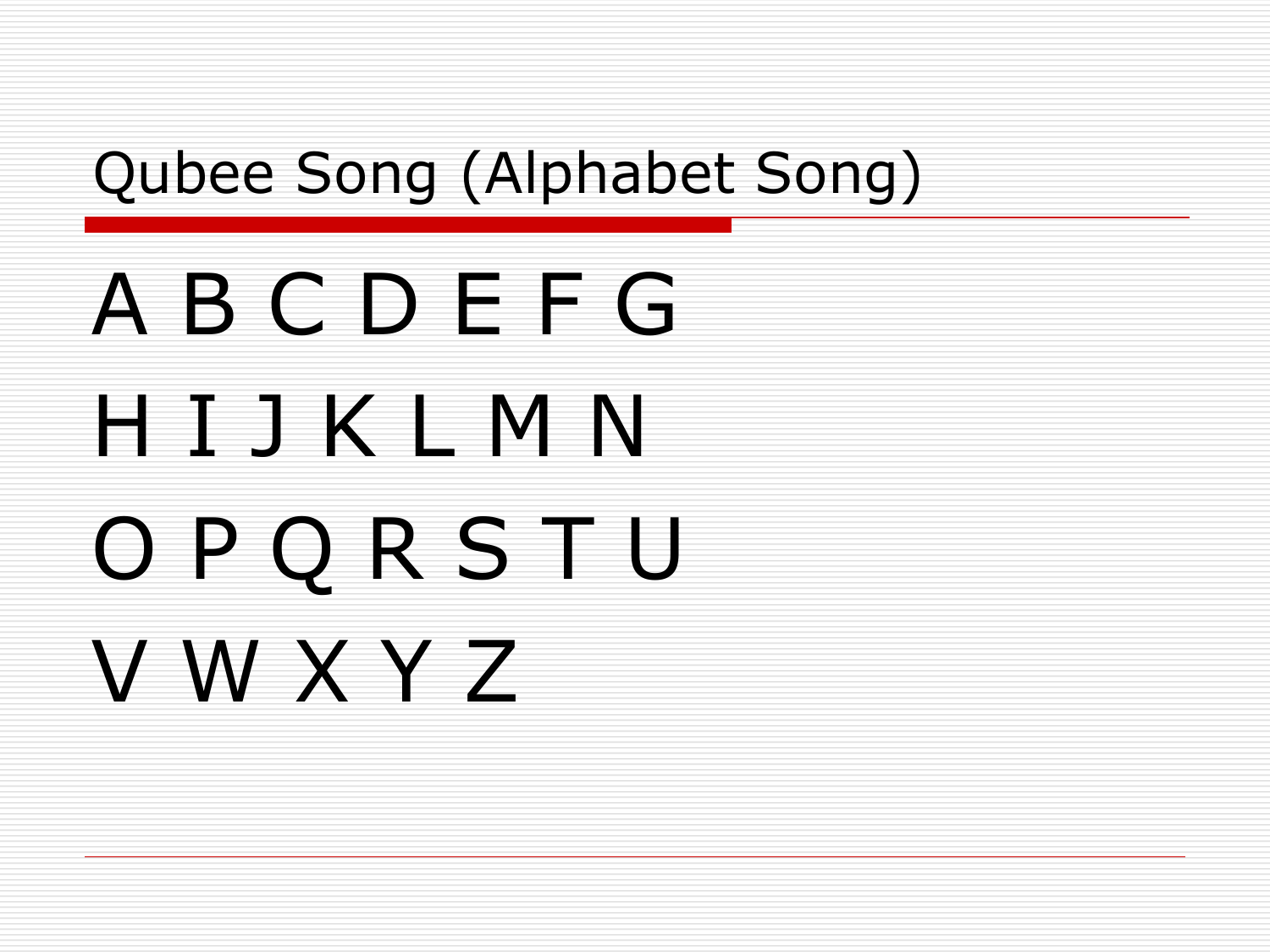### **Oromo Vowels-Consonants**

Afan Oromo vowels (Dubbachiiftuu) are represented by the five<br>letters, a, e, o, u and i. Or long vowels; aa, ee, oo, uu and ii □

 $\Box$ CONSONANTS - Dubbifamaa (21) B, C, D, F, G, H, J, K, L, M, N, P, Q, R, S,T, V, W, X, Y, Z

DOUBLE CONSONANTS - Qubee Dachaa (6+) 0. CH, DH, NY, PH, SH, TS

**Symbols** 8. Hudhaa ' = Apostrophe

Qoodduu, = Comma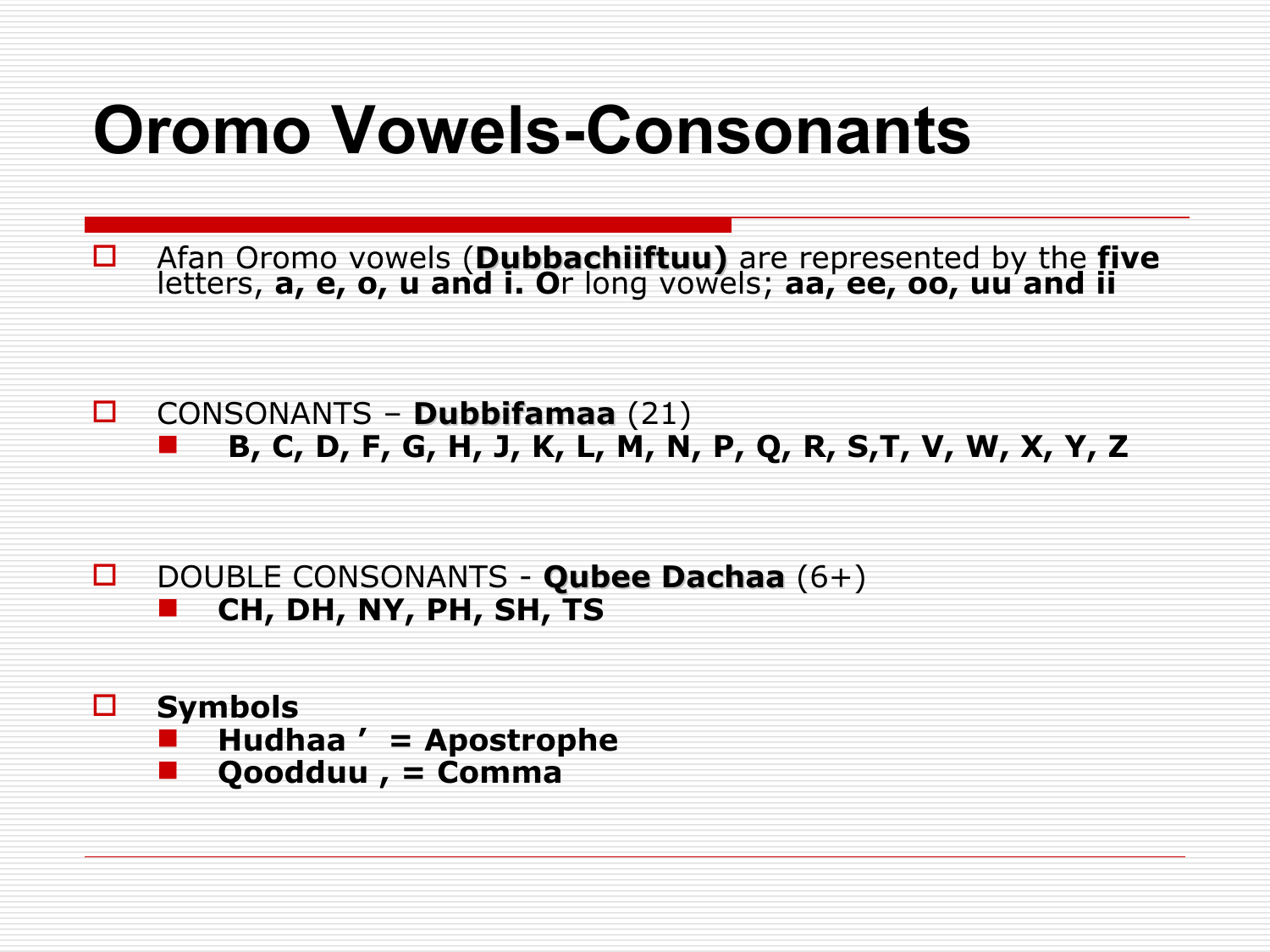### Vowels

In AO, Vowels not only have their our sound but they can also have a meaning standing alone.

 $a! = cal$  jedhaa!, usaa! Hin dubbatinaa... shut up!

Ee... = sirrii dha, tole = correct, ok

 $U! =$  cinqaa keessa jiraachuu, gadda... being in pain.

 $uu$ ..! = birmannaa gaafachuu = crying out for help.

oo! = raajeffachuu, dubbachuu = as in OMG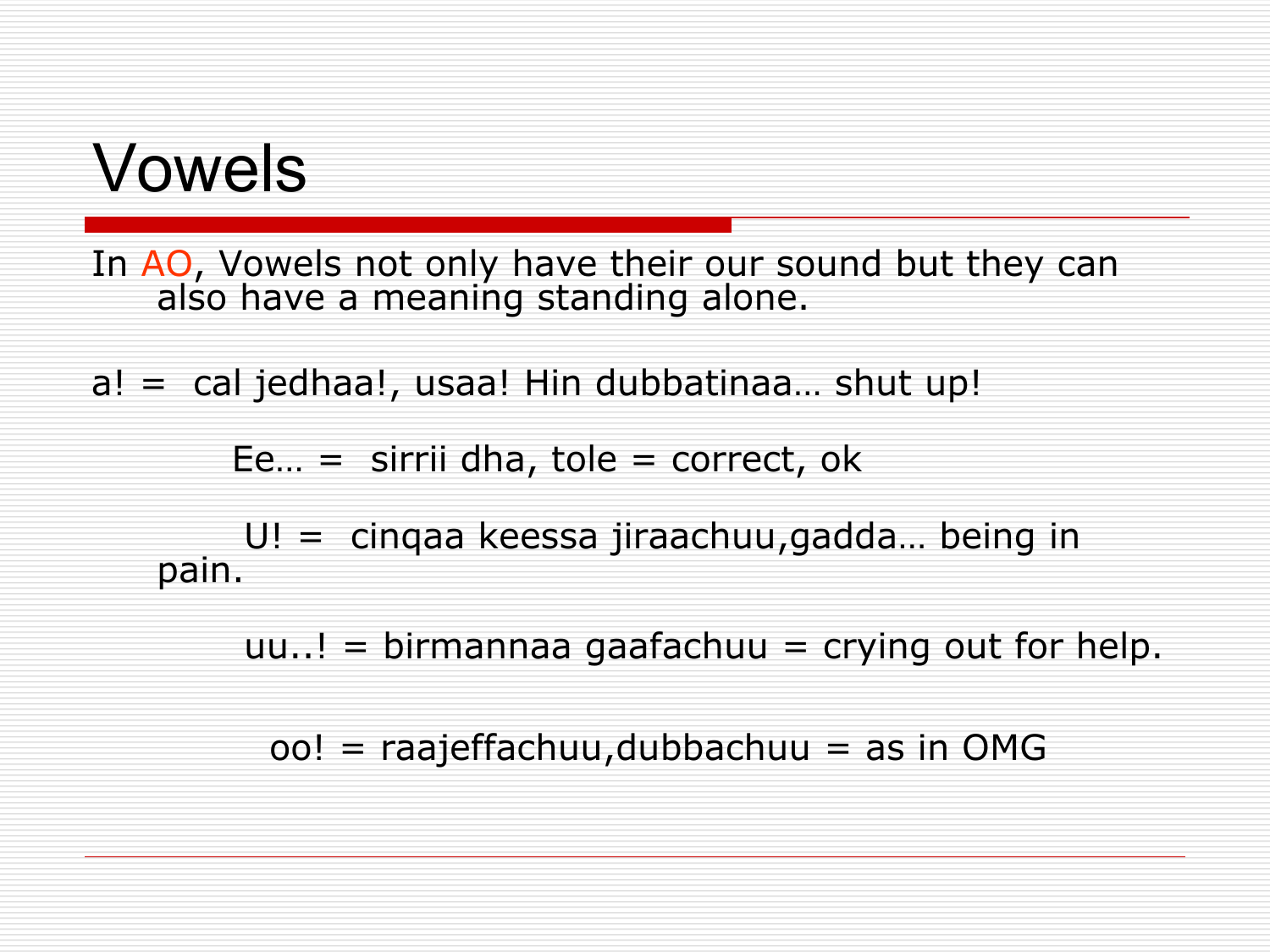#### **Important Rules on Long, short, and stressed sounds Seera Sagalee Jabaa, Dheeraa fi Gabaaba**

**If In AO** consonants do not have their own sound which means that the sound of the consonants depends on the vowels. **BCDF**  More than two consonants of the same type cannot be written consecutively.  $\blacksquare$  Dammee = refer to a person as honey or it could also be a girls name; but dammmee is meaningless and grammatically wrong. You can only use two vowels consequently, unless separated by aphostrophe (hudhaa).  $\blacksquare$  Taa'i = Have a sit or Walga'ii = Meeting When a consonant is stressed, it brings about change in meaning.  $\blacksquare$  Sodaa = Fear; Soddaa = son-in-law The sounds of double consonants (ch, sh, ny, ph ) are stressed by nature. Thus, are not doubled to stress. Gurraacha, dhadhaa, Qabeenya (Black, Butter, Resource) Gurraachcha, dhadhdhaa, qabeenynya (meaningless) No more than 4 vowels can be written consecutively. Taa'aa = Take a sit; Taa'aa'aa (no meaning)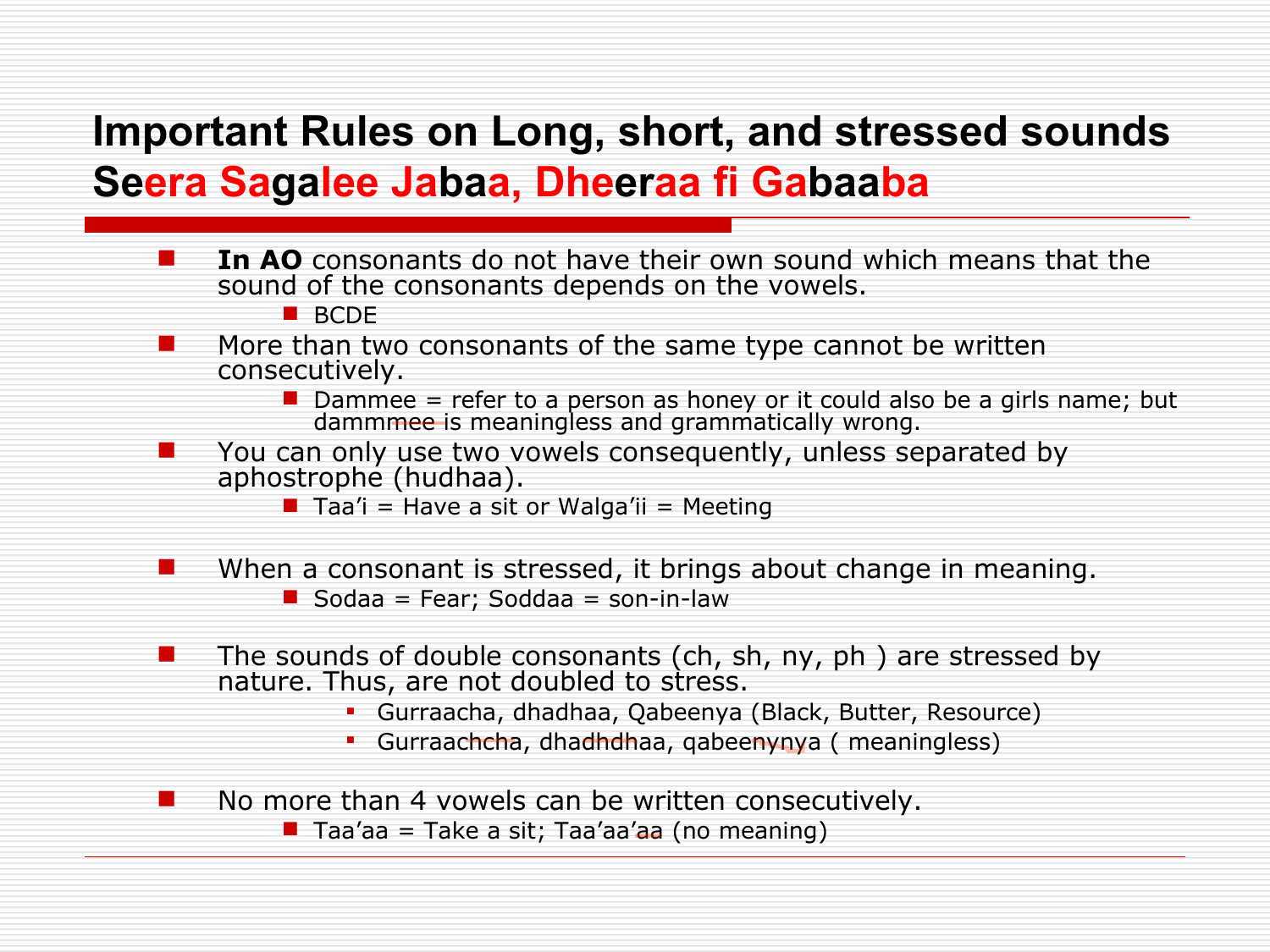### **Rules contd…**

|           |                    |                           | If we use two consonants in a word, then the consonant is       |             |      |       |
|-----------|--------------------|---------------------------|-----------------------------------------------------------------|-------------|------|-------|
|           |                    | stressed (sagalee Jabaa). |                                                                 |             |      |       |
|           |                    |                           | Dammee $=$ refer to a person as honey or girls name             |             |      |       |
|           |                    |                           | Baddaa Madda Ballaa Bullee                                      |             |      |       |
|           |                    |                           | If a vowel is doubled, then the sound is lengthened (sagalee    |             |      |       |
| dheeraa). |                    |                           |                                                                 |             |      |       |
|           |                    |                           | Baala = leaf; balaa = $accident$ ; gaara                        |             |      |       |
|           |                    |                           | ■ Cimaa qoree citaa                                             | Dhiira oota |      |       |
|           |                    |                           | If in a word a single vowel is used then the sound is shortened |             |      |       |
|           | (sagalee Gabaaba). |                           |                                                                 |             |      |       |
|           |                    |                           | Bona = summer; boona = pride                                    |             |      |       |
|           | mucha qophe        |                           | ona                                                             |             |      |       |
|           | lola l             | ana an                    | luka                                                            |             |      |       |
|           |                    |                           | When two consonants are written consecutively without a         |             |      |       |
|           |                    |                           | vowel; it is assumed as though there is a vowel (Irra Butaa)    |             |      |       |
|           |                    |                           | jilba farda morma                                               | arjaa Arba  |      | urjii |
|           |                    |                           |                                                                 |             |      |       |
|           |                    | ilkee milkii              | sirna                                                           | murna       | irga | galma |
|           |                    |                           |                                                                 |             |      |       |

**Shaakala** = [Practice Exercise](http://www.bilisummaa.com/afaan/dheeraa.html)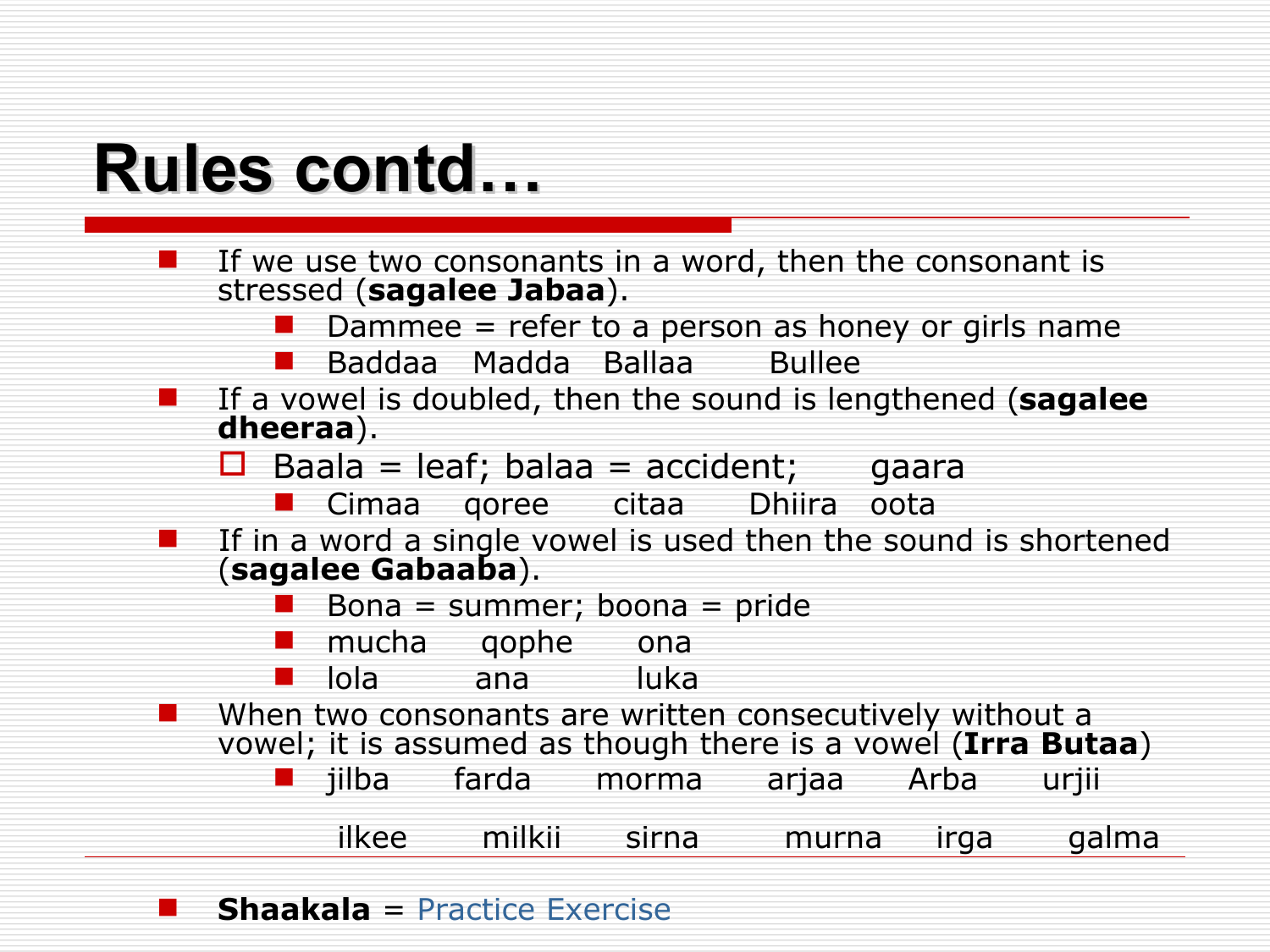### Oromo 101

### !!END OF DAY ONE!!

 *Congrats! You are a week and 4 days away from becoming the Oromo speaker and writer that you always wanted to be. Wow!! your Oromo friends and /or parents*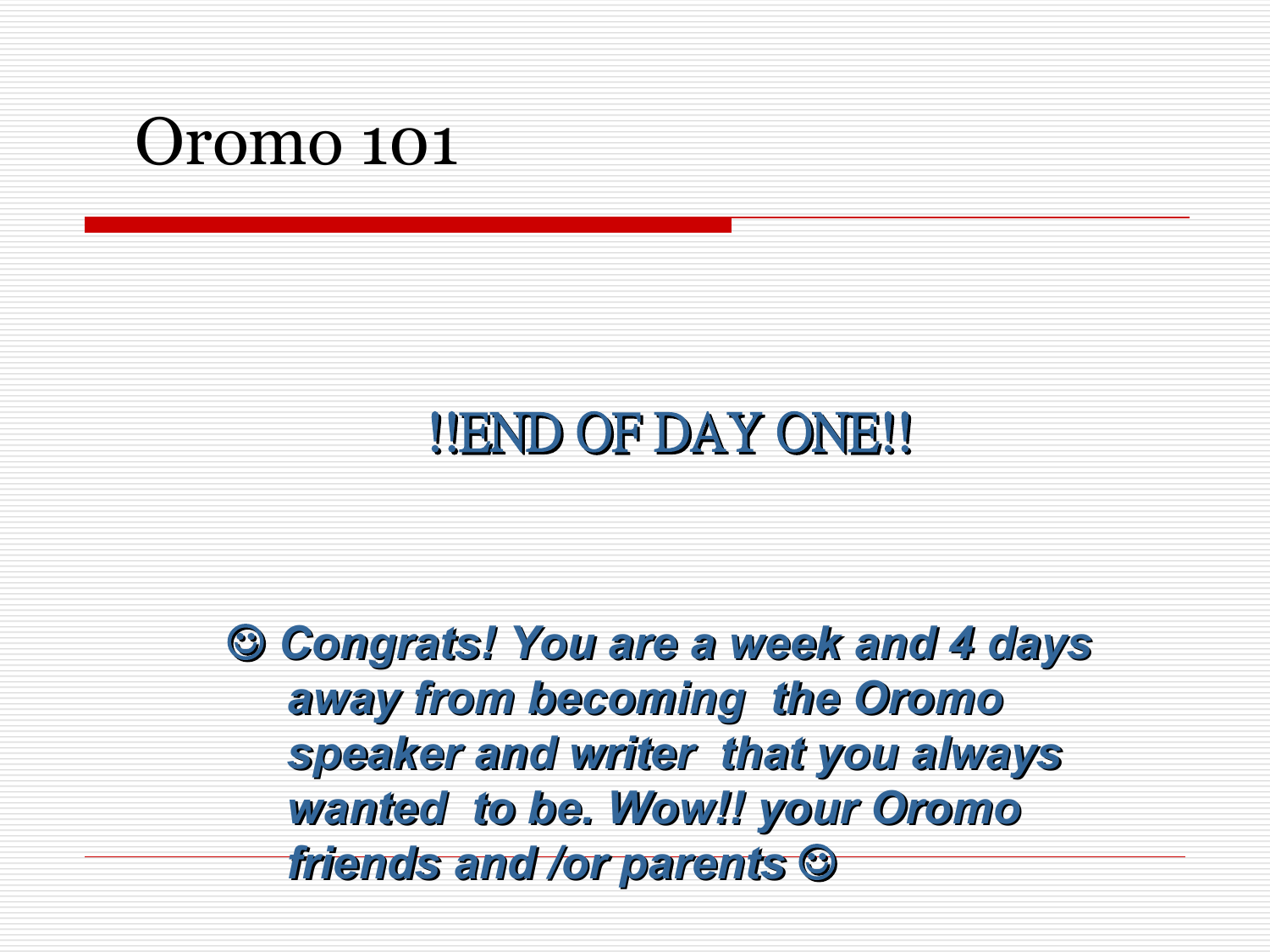### **Lesson # 2 : Numbers**

#### **Day 2 : Agenda**

#### **Review of Day 1**

- **Alphabets/Rules**
	- **Jabaa, Laafaa, Dheeraa, Gabaabaa**
- **Numbers in Oromo # Exercise = [Online](http://www.digitaldialects.com/Oromo.htm)**
- **Money and Trade among the Oromos Amoolee = Bar of Salt = barter trade Qarshii = Birrii**

#### **Oromo Dance = [Shaggooyyee](http://www.youtube.com/watch?v=zARjf0xCLw0) (if there is time)**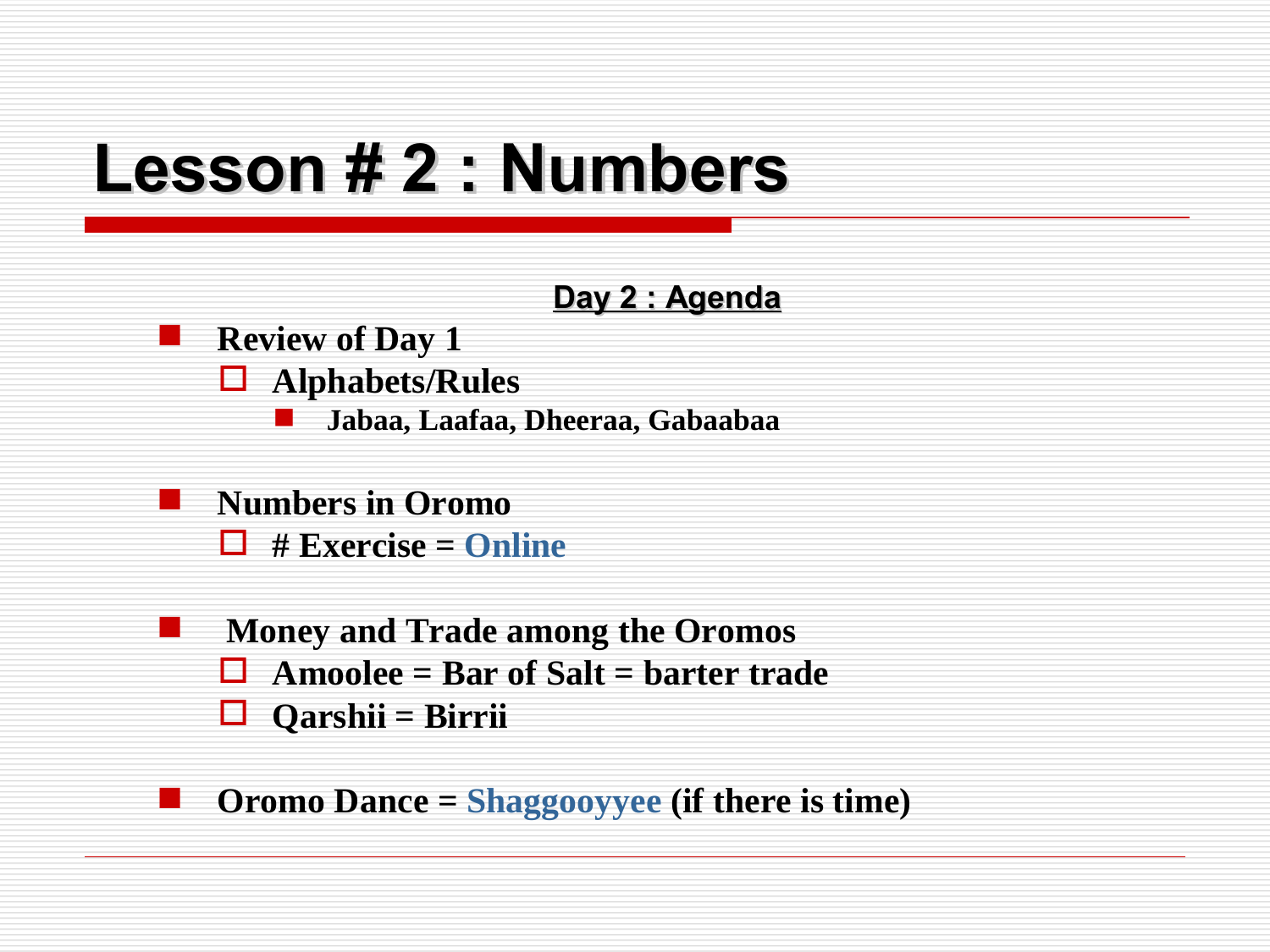### Numbers : **Lakkoofsoota**

|                  | Tokko          | 11        | <b>Kudha Tokko</b>   | 30         | Soddoma           |
|------------------|----------------|-----------|----------------------|------------|-------------------|
| $\overline{2}$   | Lama           | 12        | 66<br>Lama           | 40         | <b>Afurtama</b>   |
| 3                | <b>Sadii</b>   | 13        | 66<br>Sadii          | 50         | <b>Shantama</b>   |
| $\boldsymbol{4}$ | Afur           | 14        | 66<br>Afur           | 60         | Jahaatama         |
| 5                | <b>Shan</b>    | 15        | 66<br><b>Shan</b>    | 70         | <b>Torbaatama</b> |
| 6                | Jaha           | <b>16</b> | 66<br>Jaha           | 80         | Saddeetama        |
| 7                | <b>Torba</b>   | 17        | 66<br><b>Torba</b>   | 90         | <b>Sagaltama</b>  |
| 8                | <b>Saddeet</b> | <b>18</b> | 66<br><b>Saddeet</b> | <b>100</b> | <b>Dhiba</b>      |
| 9                | <b>Sagal</b>   | 19        | 66<br><b>Sagal</b>   | 200        | Dhibba Lama       |
| 10               | <b>Kudhan</b>  | 20        | <b>Digdama</b>       | 1000       | <b>Kuma Tokko</b> |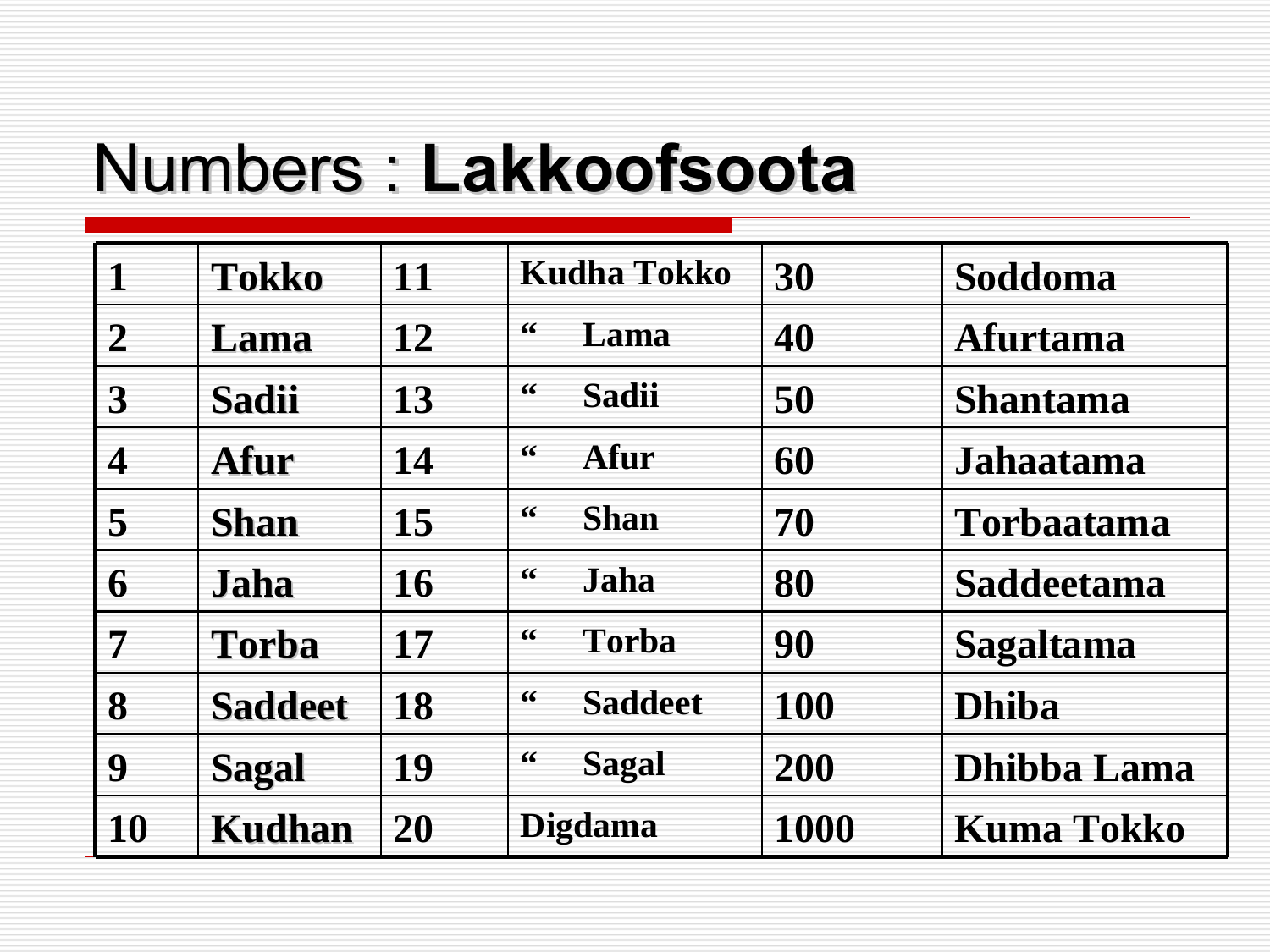### **Lakk…**

| Tokkoffaa = First      | 1ffaa $=1$ <sup>st</sup> |
|------------------------|--------------------------|
| Lamaffaa = Second      | $2$ ffaa = $2nd$         |
| Sadaffaa = Third       | $3ffaa = 3rd$            |
| Afraffaa = Fourth      | $4$ ffaa = $4th$         |
| Shanaffa = Fifth       | 5ffaa = $5th$            |
| Jahaffaa = Sixth       | $6ffaa = 6th$            |
| Torbafaa = Seventh     | $7$ ffaa = $7th$         |
| $Saddle that$ = Eighth | $8$ ffaa = $8th$         |
| Saglaffaa $=$ Ninth    | $9$ ffaa = $9th$         |
| Kurnaffaa = Tenth      | $10$ ffaa = $10th$       |

**# Exercise = [Online](http://www.digitaldialects.com/Oromo.htm)**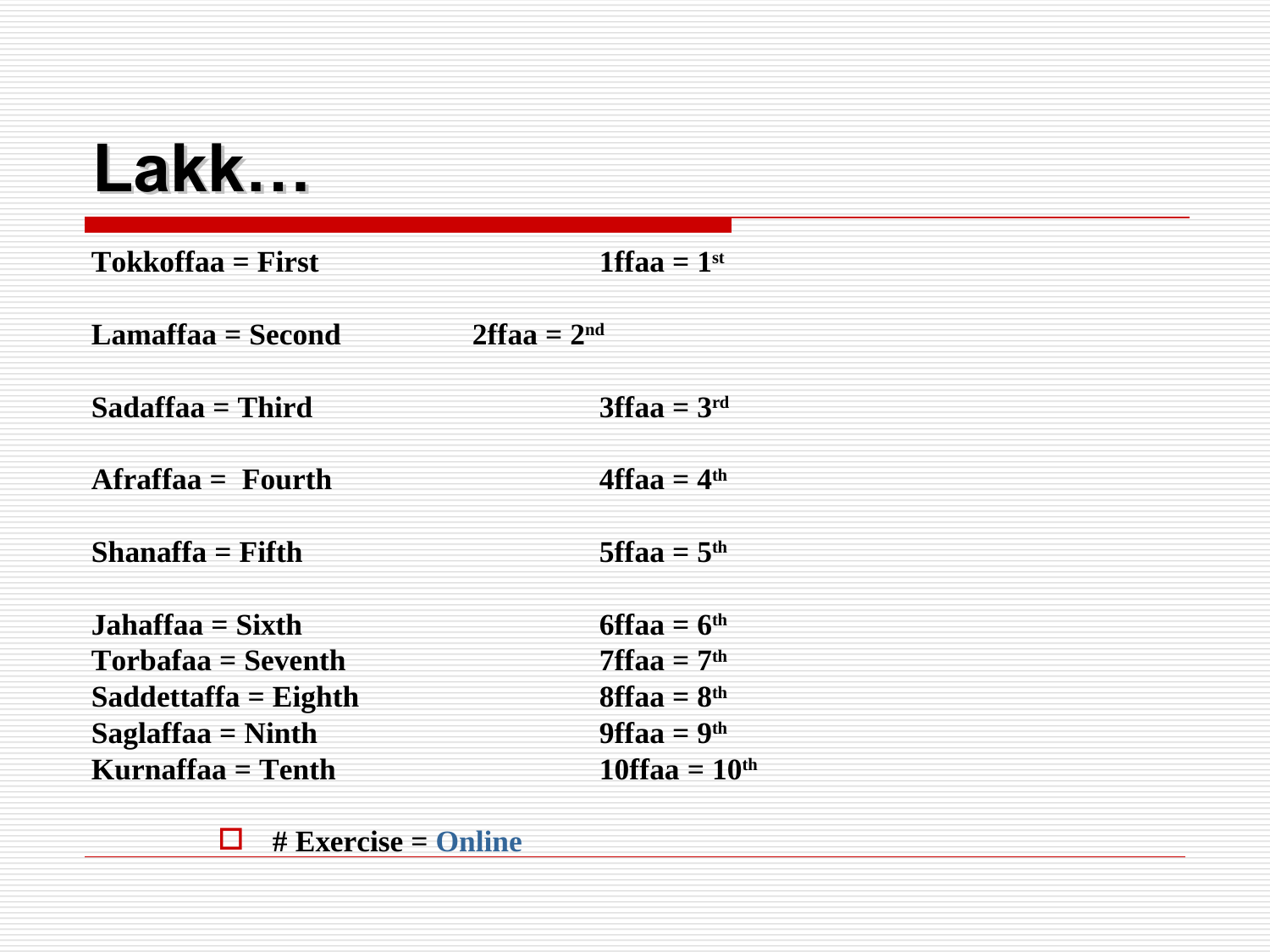### Quiz/Review

- 1. Vowels
- 2. Consonants
- 3. Numbers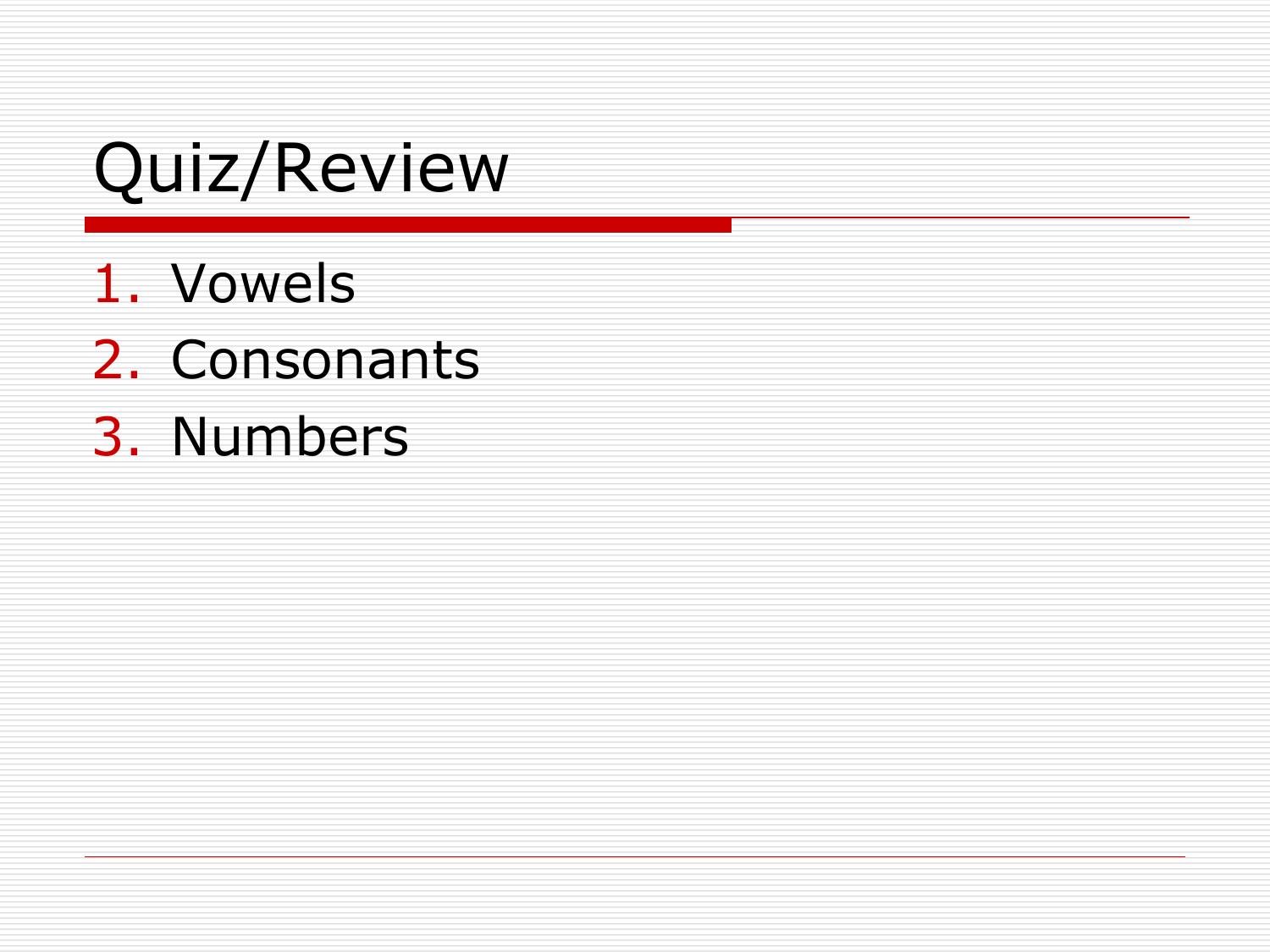### **Greeting and Response Nagaafi deebbii**

### Agenda : Guyyaa 3ffaa (Day 3)

- 2. Review : Numbers
- 3. Review Word list
- 4. Greetings and Responding
- 5. Shaakala (Practice Exercise)
- 6. Oromo Traditional Dance [\(Tirii\)](http://www.youtube.com/watch?v=p9Ae5RDuGno)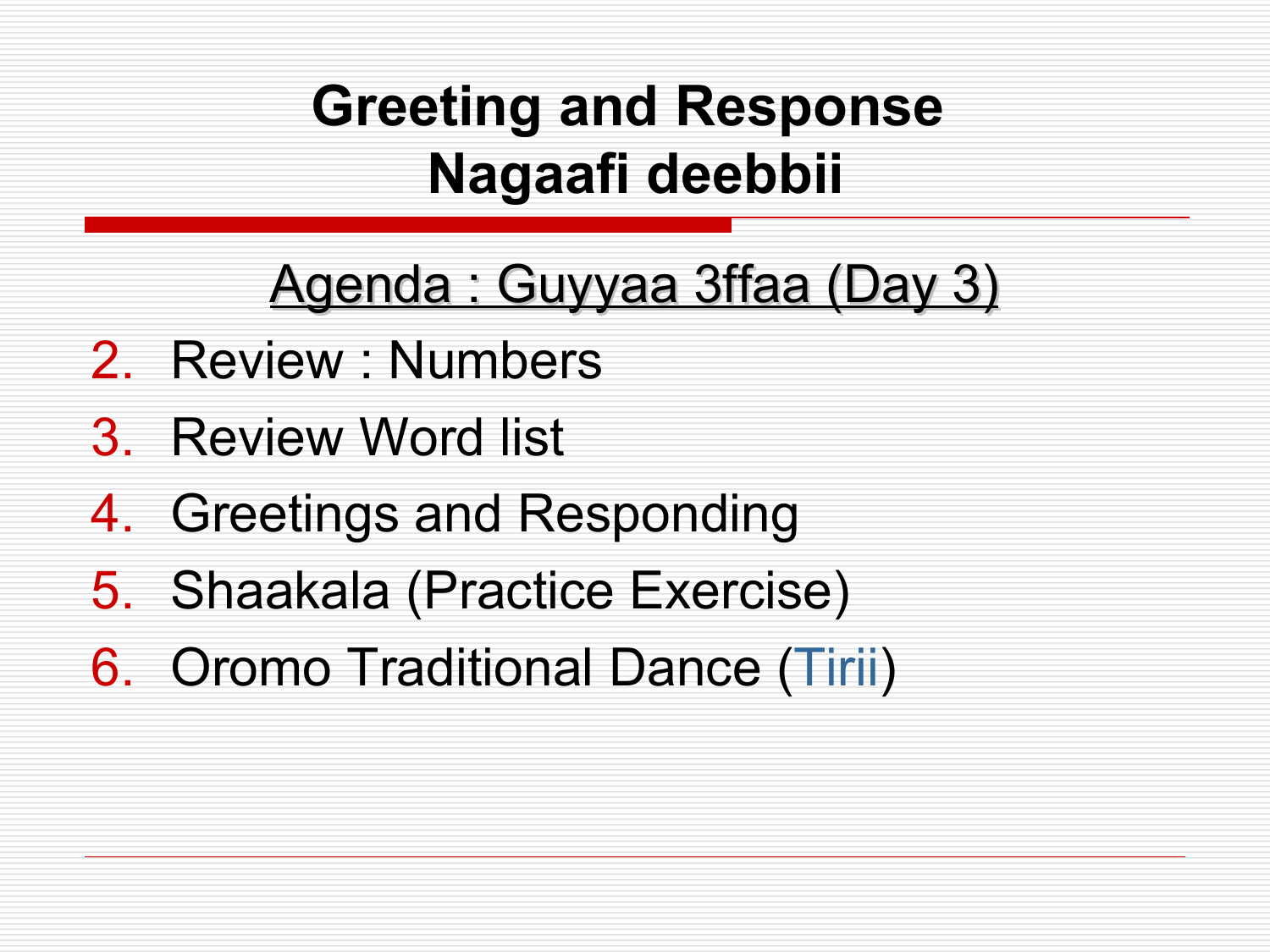### Numbers Reviewed

 $\Box$  English 17 25 32 63 500 2000 40th  $\blacksquare$  2nd **Sixth**  1982 ■ 2009

□ Oromo

- Kudha Torba
- Digdamii Shan
- Soddomii Lama
- Jahaatamii Sadii
- Dhibba Shan
- Kuma Lama
- 40ffaa
- 2ffaa
- Jahaffaa
- *Bara* Kudha sagal saddeetamii lama
- **Kuma lama fi sagal**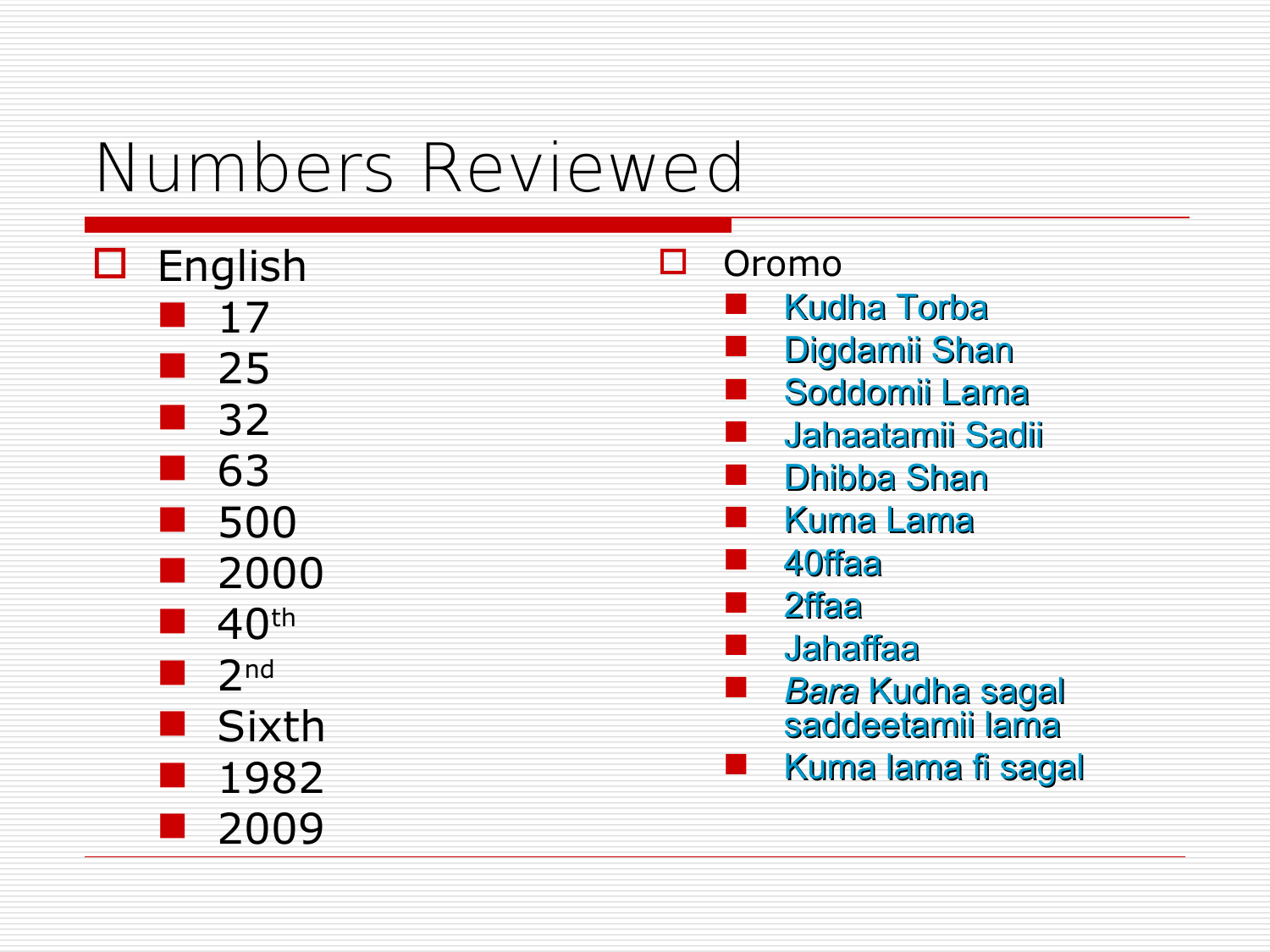# **Word List**

|    | 1. Qubee = Alphabet         |    | 1. Qabeenya = Resource                  |
|----|-----------------------------|----|-----------------------------------------|
|    |                             |    |                                         |
| 3. | Dubbachiiftuu = Vowel       |    | 3. Baddaa $=$ Highland                  |
| 4. | Dubbifamaa = Consonant      |    | 4. Madda = Source                       |
| 5. | Dubbachuu $=$ To speak      | 5. | Ballaa = Blind in one eye               |
| 6. | Hudhaa $=$ Apostrophe       | 6. | Bulee $* =$ Blue                        |
| 7. | Usaa $=$ Shut up            | 7. | Dheeraa $=$ long                        |
|    | 8. Tole = $Ok$ , Alright    |    | 8. Gabaaba = Short                      |
|    | 9. Dammee/Damee $=$         | 9. | Bona/Boona = summer/Pride               |
|    | Honey/Branch                |    | 10. Lola $=$ war                        |
|    | 10. Taa'I = Have a seat     |    | 11. Ana $=$ I                           |
|    | 11. Sodaa/Soddaa = Fear/SIL |    | 12. Luka = Leg                          |
|    | 12. Guraacha = Black        |    | 13. Farda $=$ Horse                     |
|    | 13. Dhadhaa $=$ Butter      |    | * Bulee = Cuquliisa<br>14. Urjii = Star |
|    | 14. Morma $=$ Neck          |    |                                         |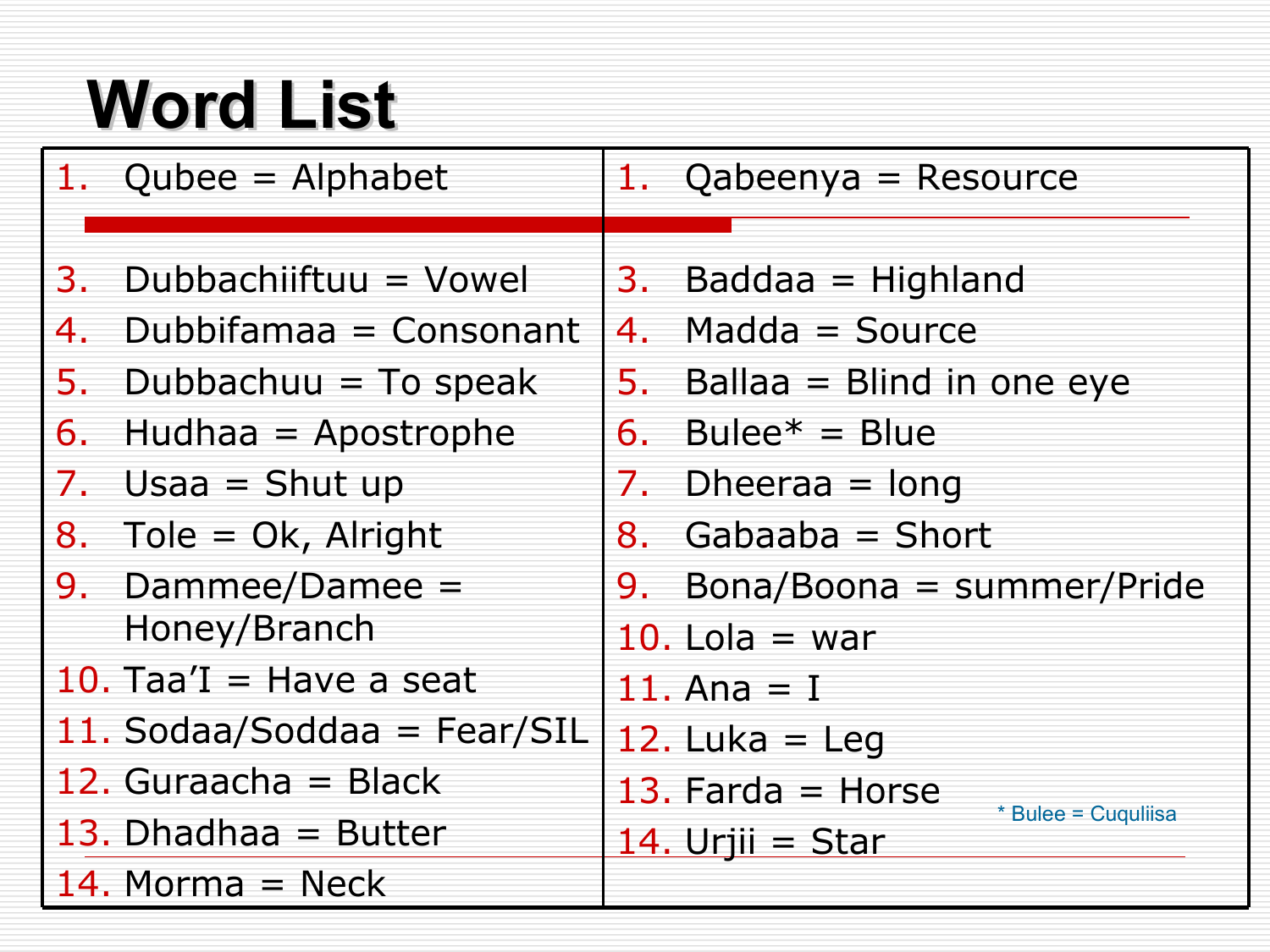# **Greetings**

#### English

- 2. Good Morning
- 3. Good Afternoon
- 4. How are you this evening?
- 5. How are you?
- 6. What's up?
- 7. Greetings
- 8. How are you doing?
- 9. How is your family?
- 10. What is your name?
- 11. Where Do You Live?
- 12. How old are you?
- 13. Where are you from?

#### Oromo

- □ Akkam Bulte/Bultan?
- Akkam Oolte/Ooltan?
- $\Box$  Akkam galgala kana?
- $\Box$  Akkam Jirta?
- $\Box$  Akkam?
- $\Box$  Harkaa fuune
- Akkam Nagayaa?
- **D** Maatiin kee Nagayaa?
- $\Box$  Maqaan kee Eenyu?
- $\Box$  Fessa Jiraattaa?\*
- □ Umriin kee meeqa?
- $\Box$  Eessaa dhuftee?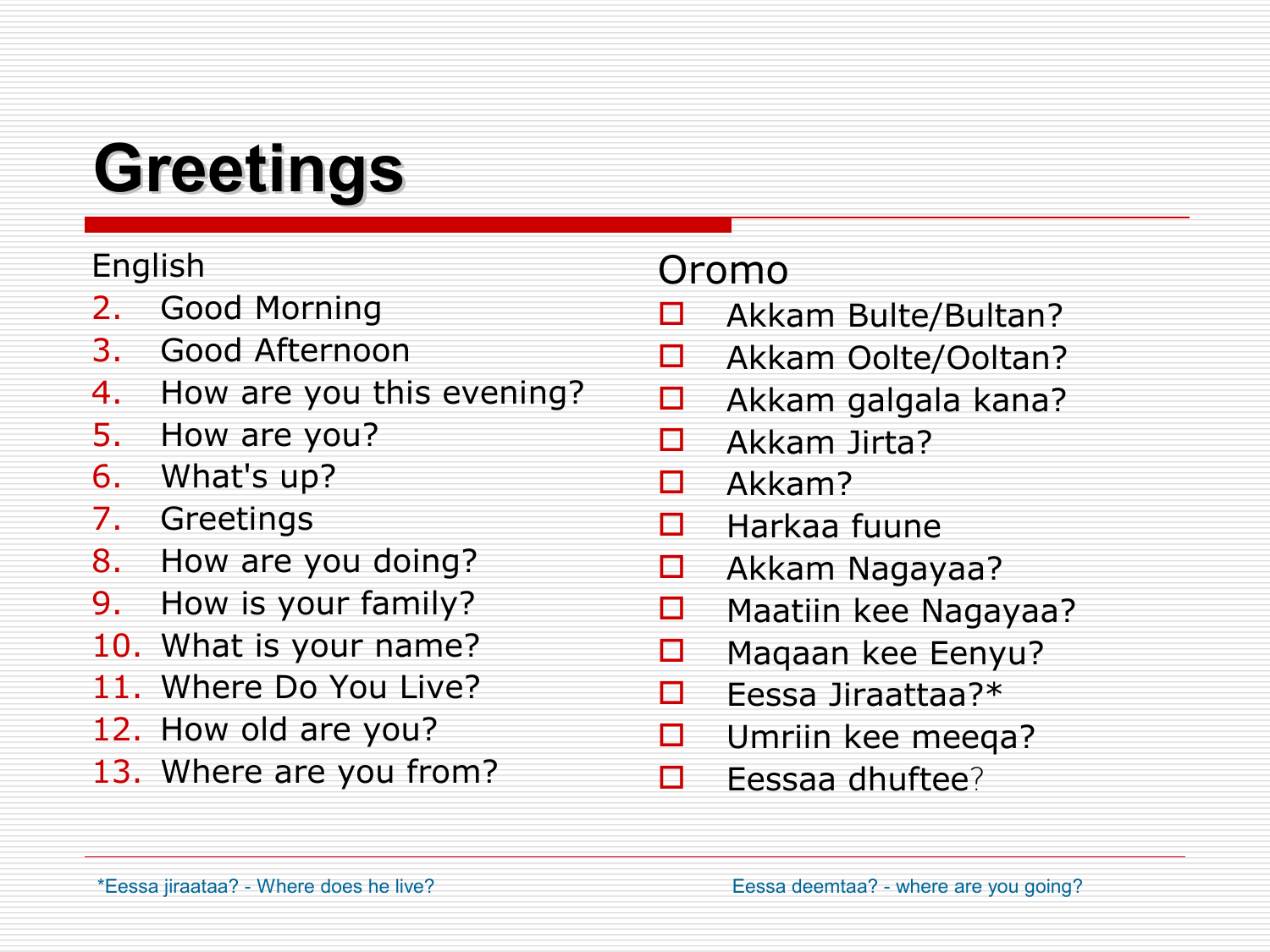## **Responding**

- 1. Very well thanks = Fayyaa, Galatoomi
- 2. Fine, Thanks God = Nagaa galata Waaqa
- 3. I am fine, and you?  $=$  Ani Nagaa, atihoo?
- 4. Very well = Baay'ee Gaarii
- 5. They are fine  $=$  Fayyaa isaaniitti
- 6. I am good, how are you? Gaari, ati akkam?
- $\Box$  Not too bad = Homa hin jedhu.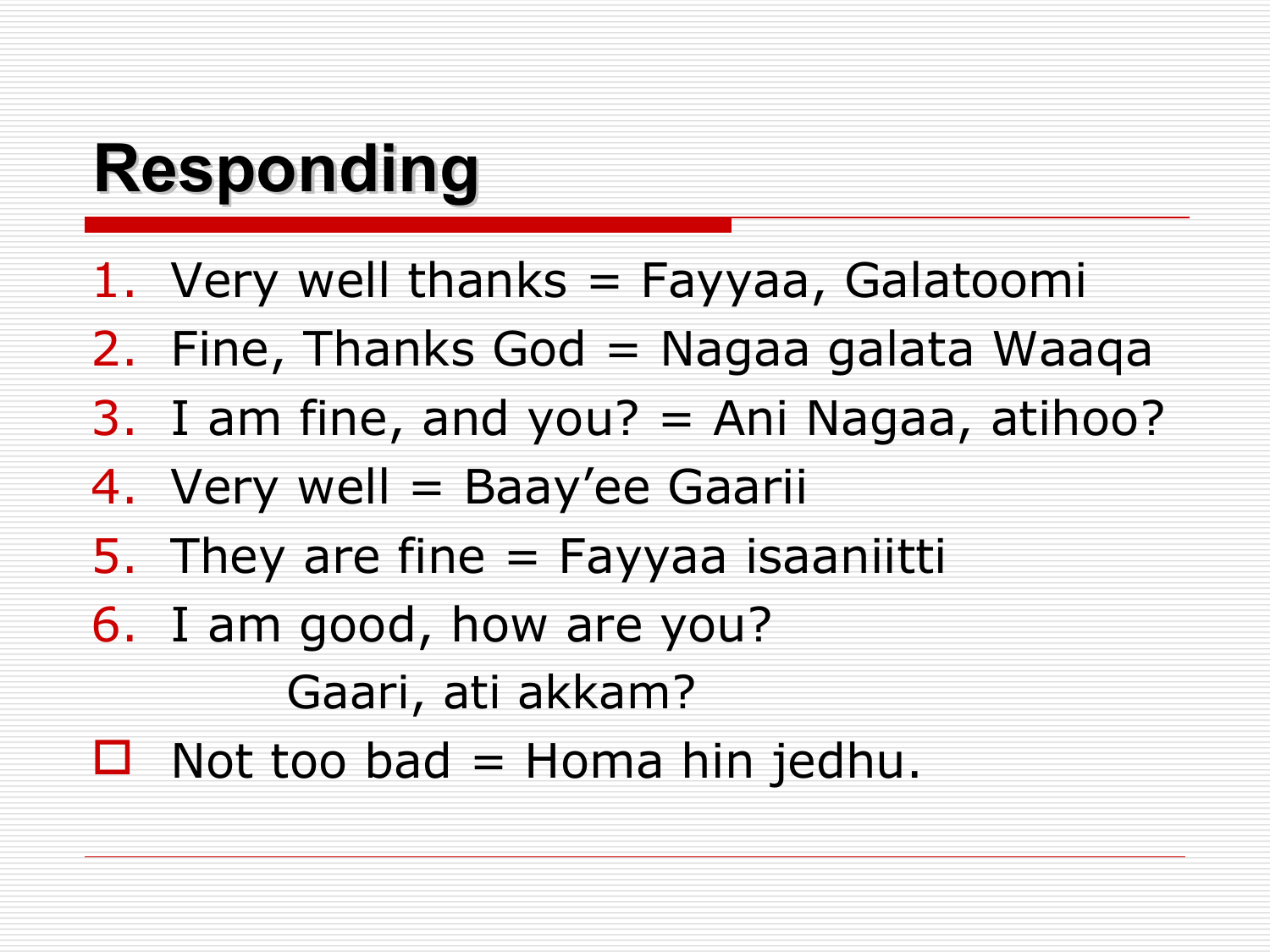### **Saying Goodbye**

- a. Nagaayatti  $=$  Good Bye
- b. Turtii/Yeroo Gaarii Have A Good Time
- c. Nagaayan Ooli  $=$  Have A Good Day
- $d.$  Nagaayan Buli/Halkan Gaarii = Have A Good Night
- e. Torban Gaarii Have A Nice Week
- f. Guyyaa Gaarii  $=$  Have A Good Day
- g. Ayyaana Gaarii Have A Nice Holiday
- h. Carraa Gaarii = Good Luck
- Galatoomi Thank You
- j. Booda Wal Agarra– I Will See You Later
- k. Hayyee, Boru Wal Agarra Ok, I Will See You 2moro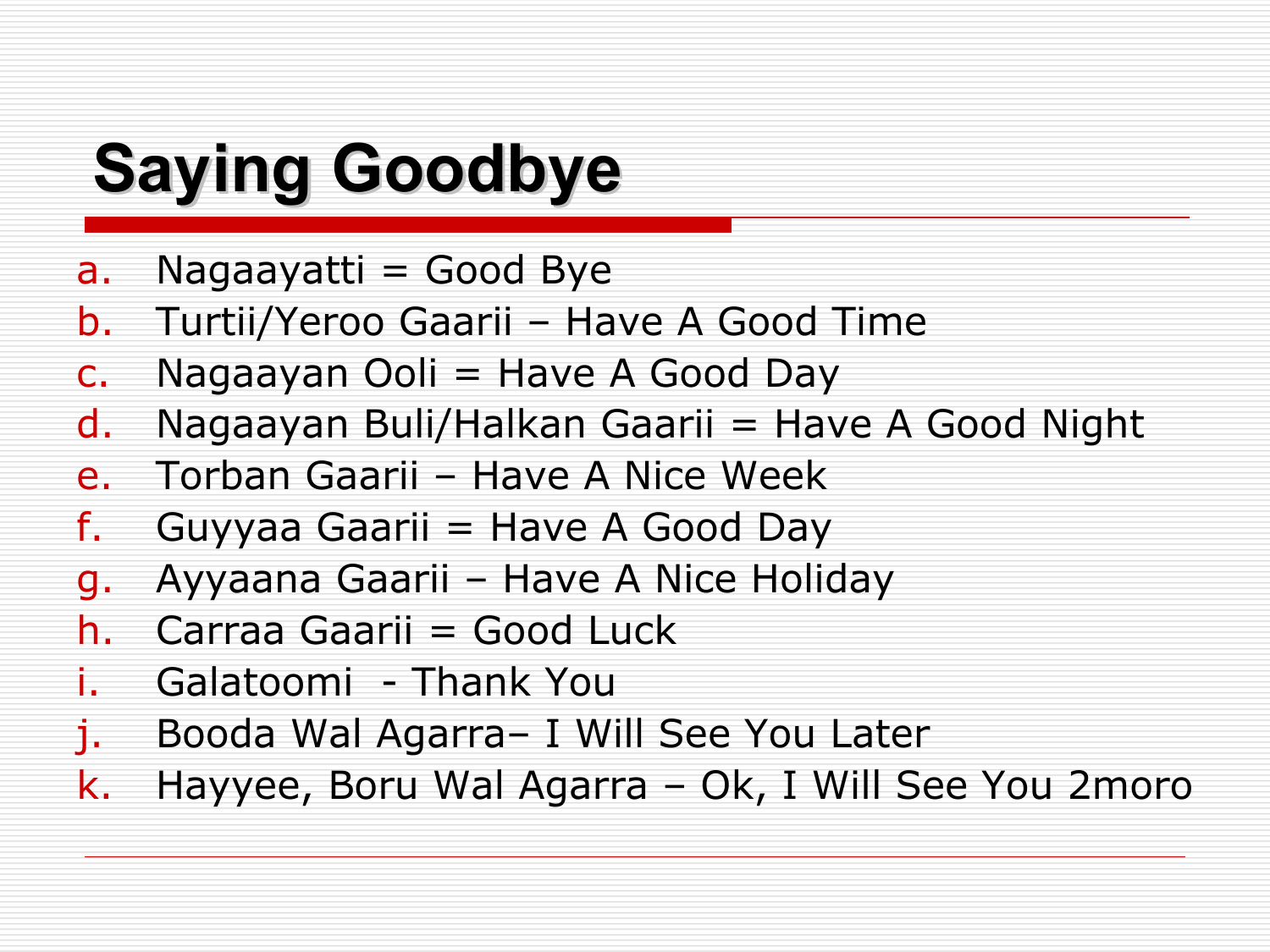## **Nagaa**

#### Introduce the Concept of Nagaa...

- \*Oromo people value Nagaa (literally means peace) of a person, a country and the world greatly. That is why you hear the word used so often in many contexts especially in prayers or in greetings or when saying goodbye.
- \*Example: Nagaa (fine, peace), Nagayaa (used in question form to ask how well a person is doing), Nagayaan (with peace), Nagayatti (good bye or peace be with you).
- \*In Prayers: Biyyi Nagaa, Oromoon nagaa, malkaan nagaa, gadaan nagaa etc

#### **Exercise and Role Play**

#### **[Tirii](http://www.youtube.com/watch?v=p9Ae5RDuGno)**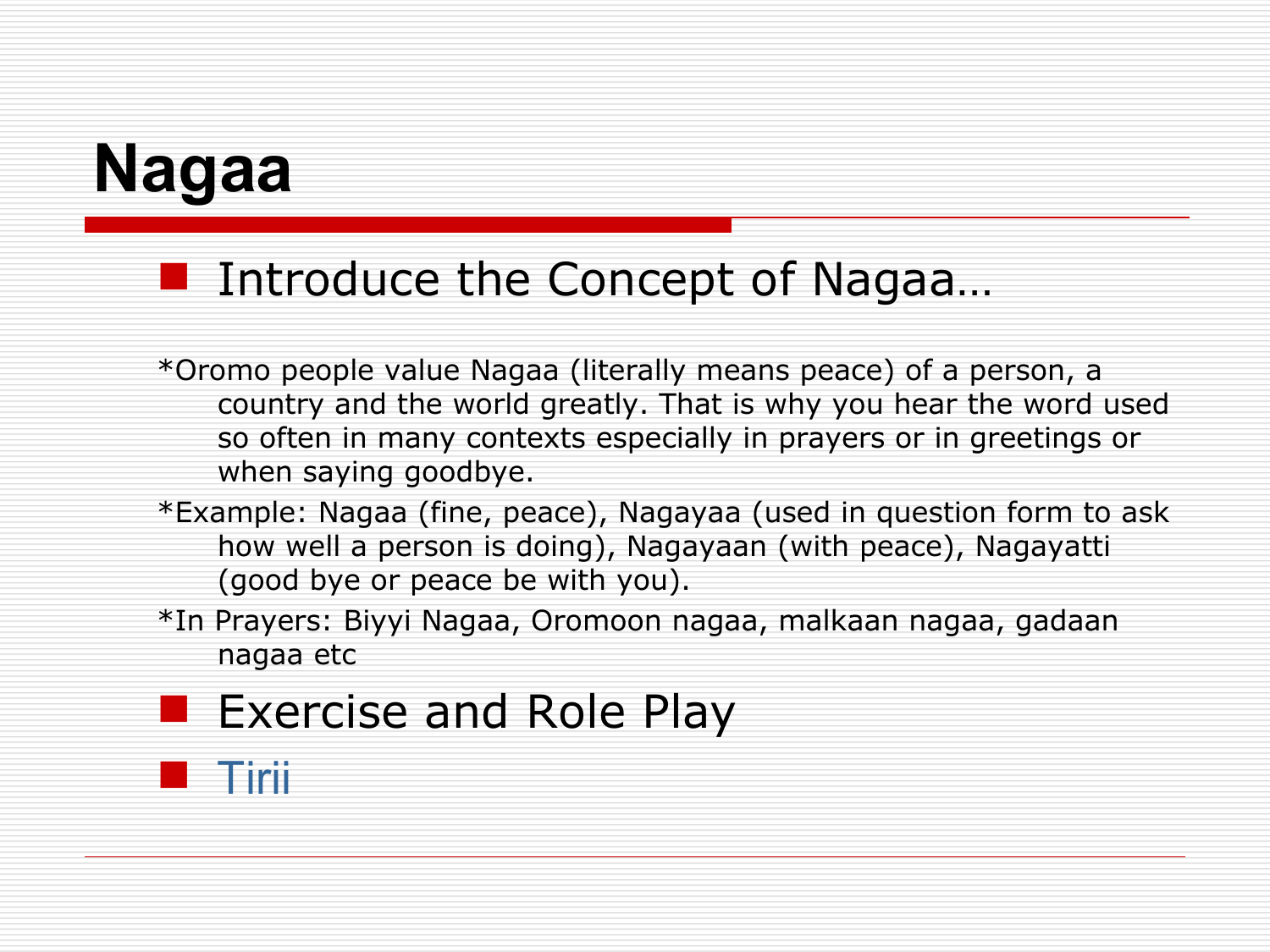### **Pronouns = Bamaqoota**

### Agenda Guyyaa Afraffaa

#### 2. Review Greetings

#### 4. Pronouns

### 6. Simple sentences (p38)

#### 8. Oromo Dance [\(Sirba Walloo\)](http://www.youtube.com/watch?v=tDyYFyFgnQ8)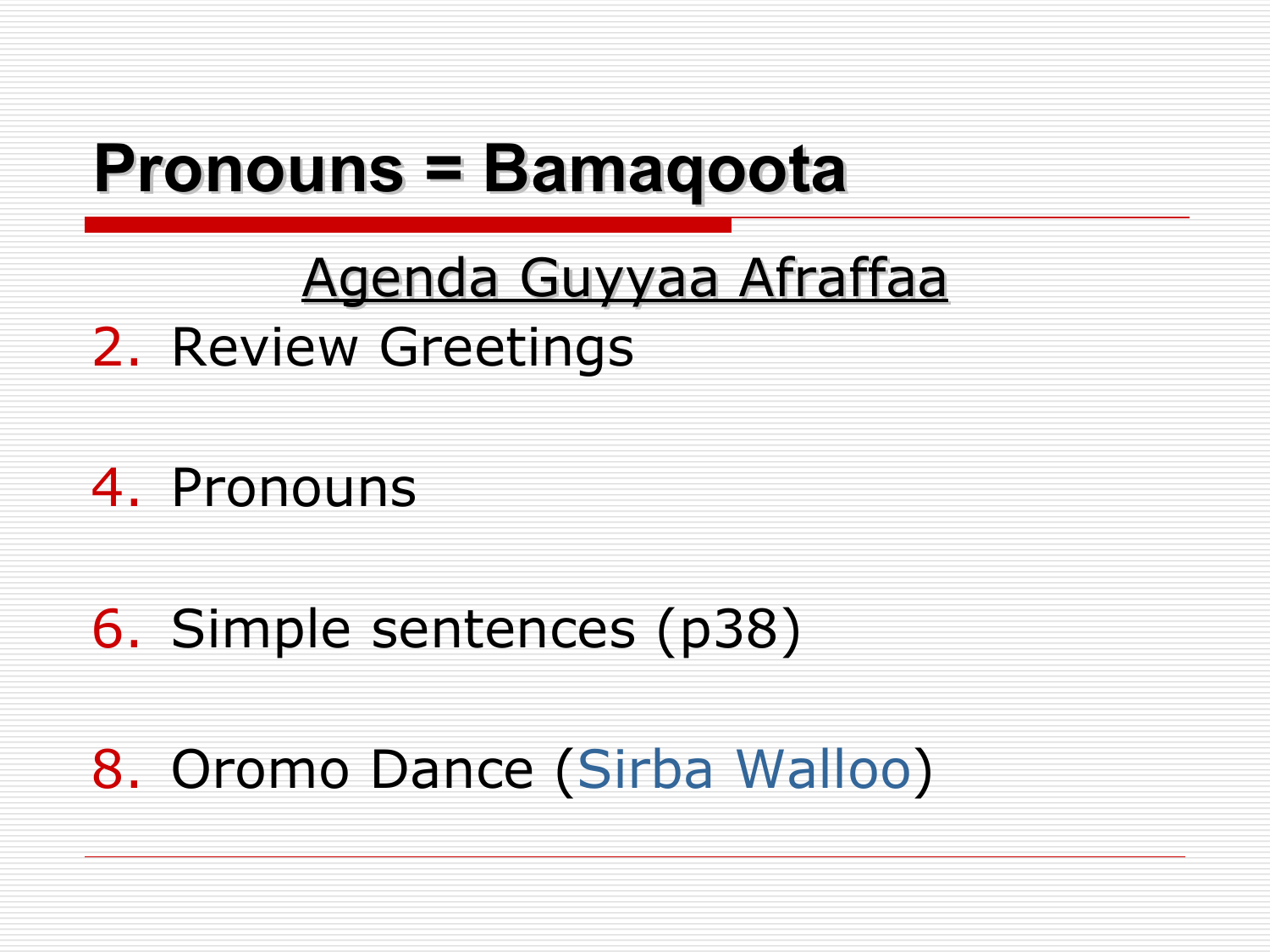### Pronouns = Bamaqoota

| $I - ani$             | $me = Ana$                |
|-----------------------|---------------------------|
| $Nuti = we$           | $Nu = us$                 |
| $Nu'u/Nu'i = us$      | Nuuf $=$ for us           |
| Ati $=$ you           | Anaa = for me             |
| $Si'i' = you$         | Sii = you                 |
| $Siif = for you$      | Isiif/ishiif - for her    |
| $Isin = you (plural)$ | <b>Isaaf= for him</b>     |
| $Isii/ishii = her$    | $Ishiin = she$            |
| $Isa = Him$           | $Inni = He$               |
| $Isaan = They$        | <b>Isaanii = for them</b> |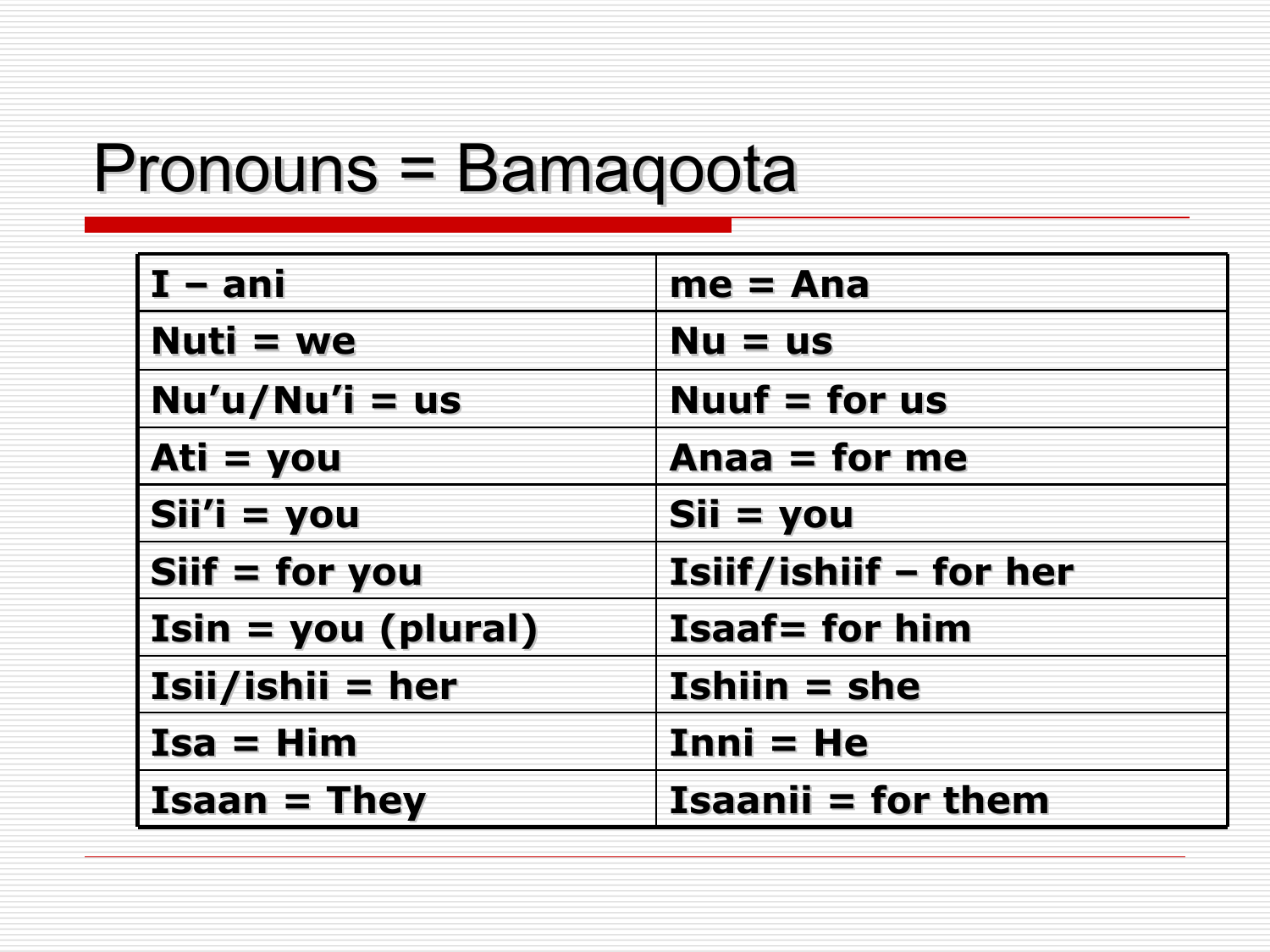### **Nyaata, Dhugaati fi Bineensota Food, Drink and Animals**

Agenda Guyyaa Shanaffaa

- Review (Days  $1 4$ )
- **Food**
- Drinks
- **Reductional Animals**
- **[Exercise](http://www.digitaldialects.com/Oromo/Animals.htm)**

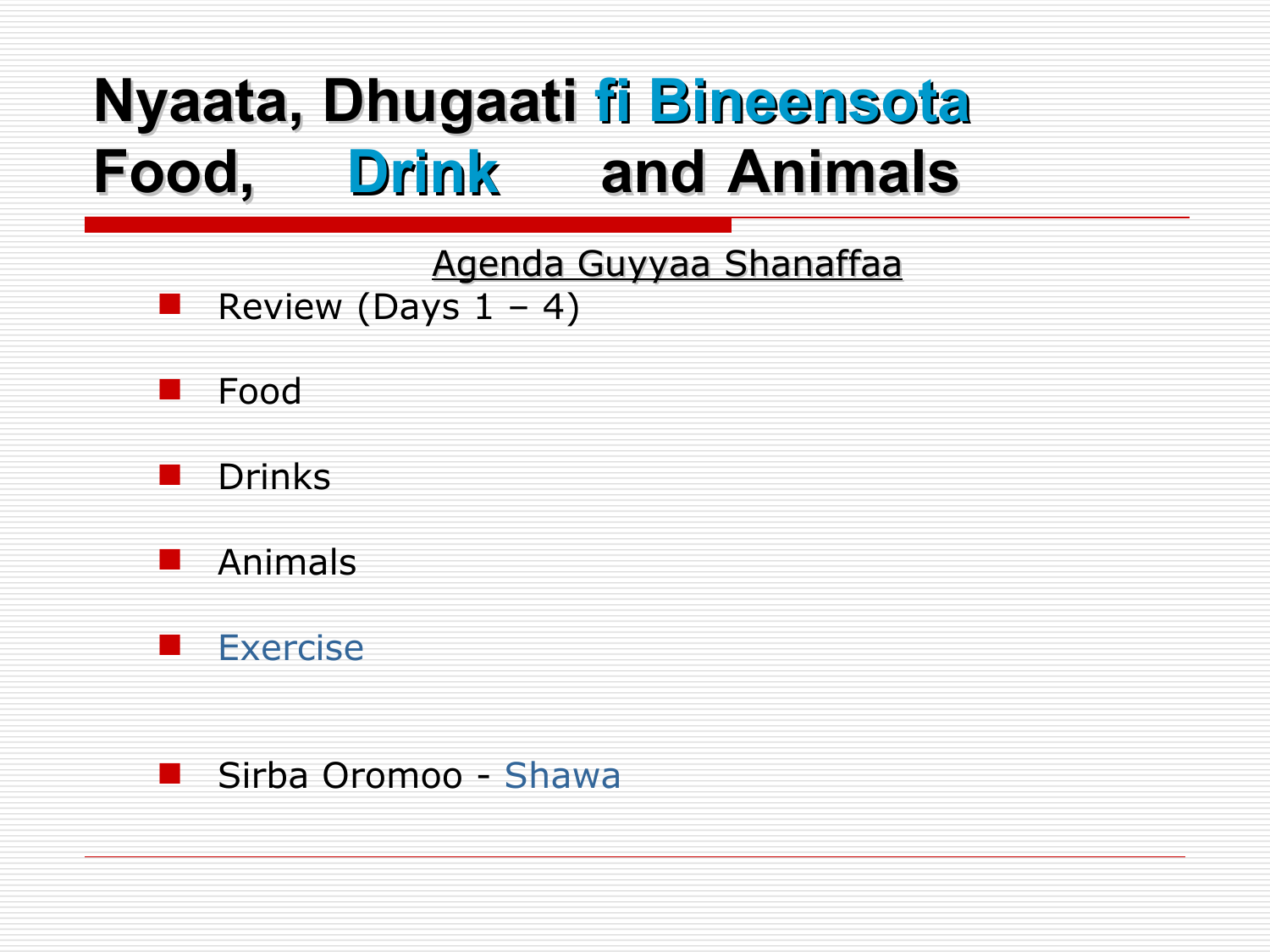### **Nyaata = Food**

| <b>Buddeena</b> |                               |
|-----------------|-------------------------------|
| Ittoo           | <b>Stew</b>                   |
| Daabboo/Qixxaa  | <b>Bread</b>                  |
| Marqaa          | Porridge (similar to oatmeal) |
| Foon            | Meat                          |
| <b>Dhadhaa</b>  | <b>Butter</b>                 |
| <b>Baaduu</b>   | Cheese                        |
|                 |                               |

**D** Oromo song [\(Geerarsa\)](http://www.youtube.com/watch?v=zt83YWUNoL8)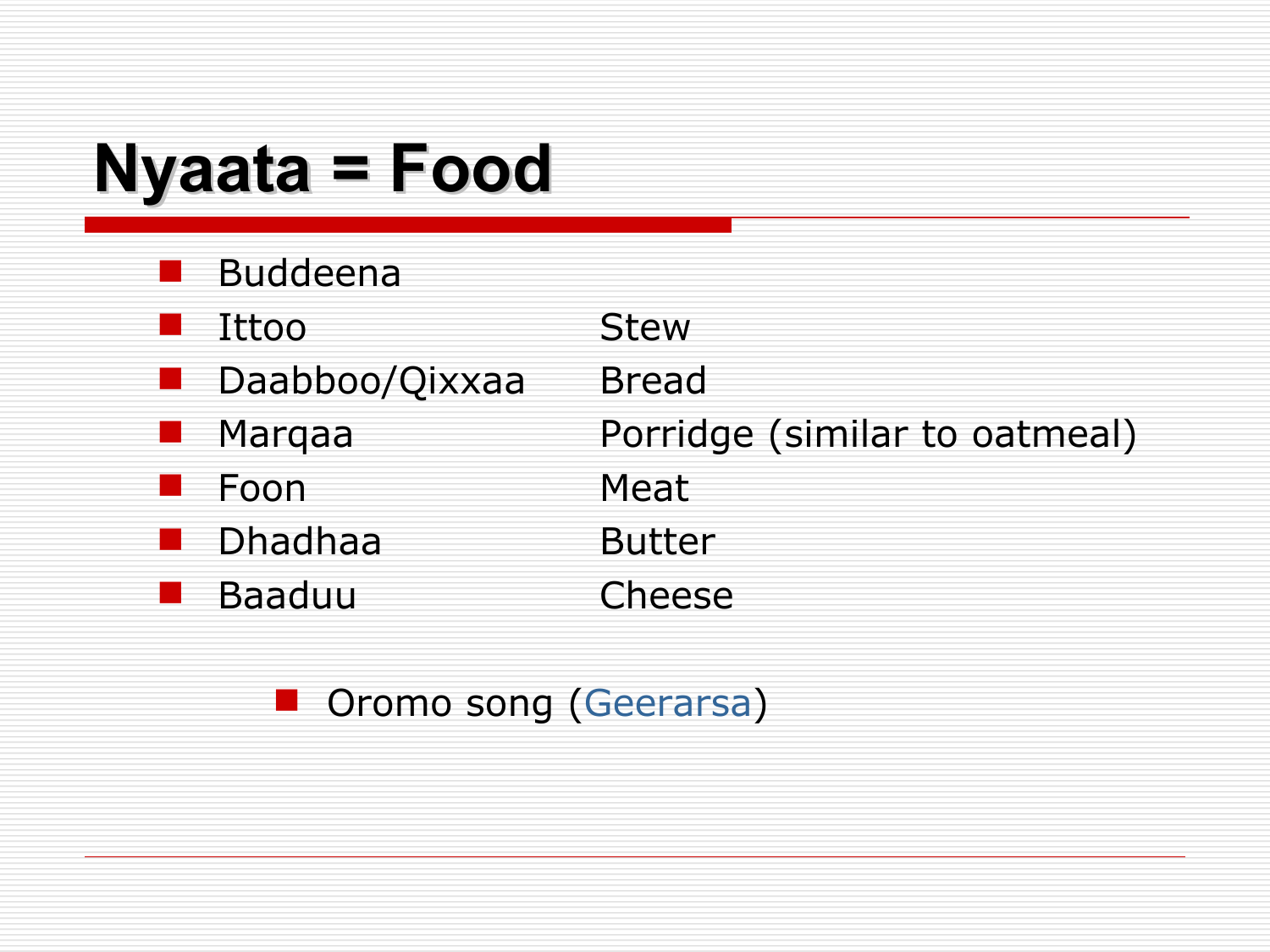### **Buddeena**

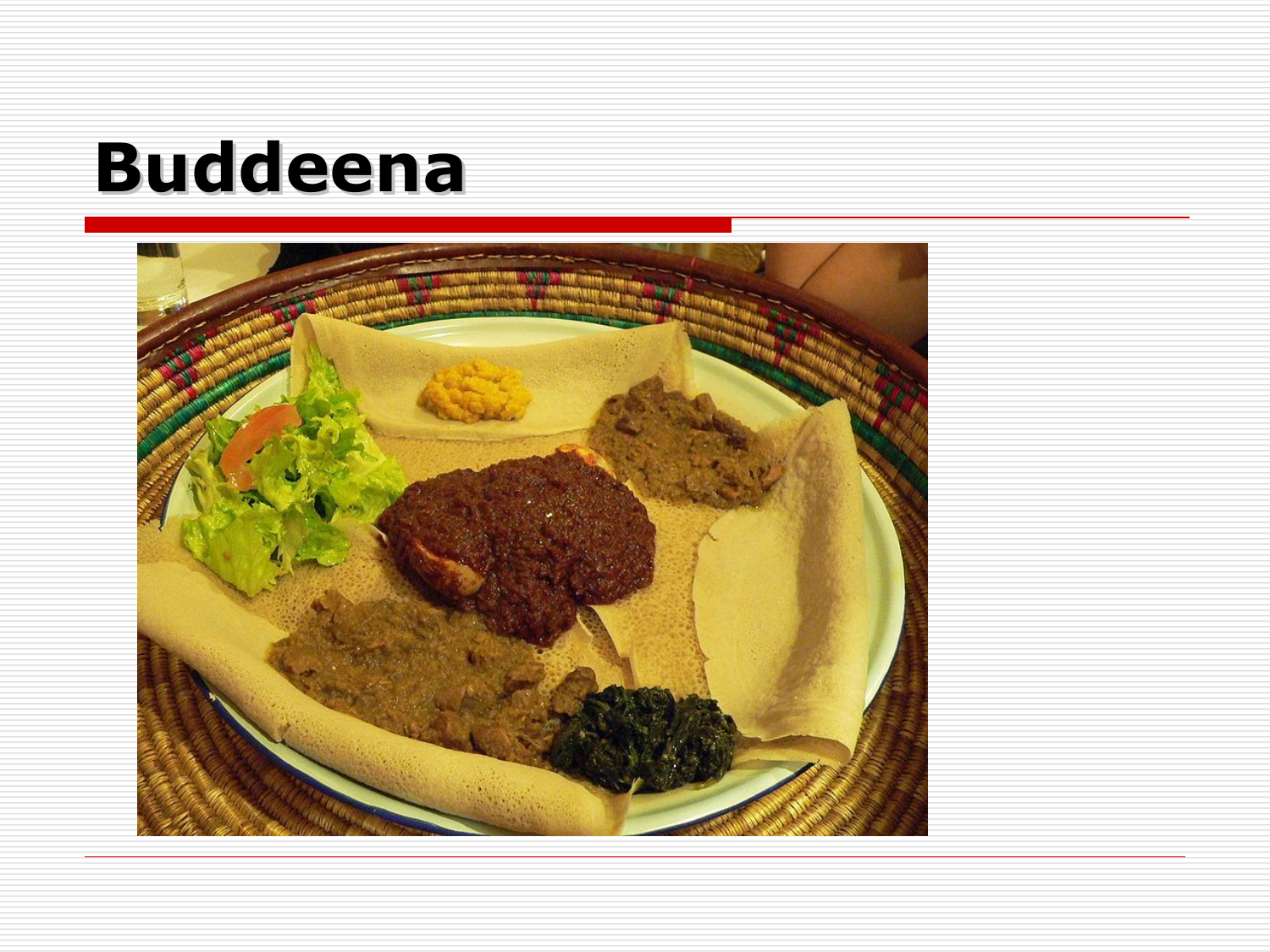### Tongue Twister

### $\Box$  Nama Nafa Laafu Lafa Rafa

\* Say It As Fast As You Can Repeatedly...fun In Group Exercise!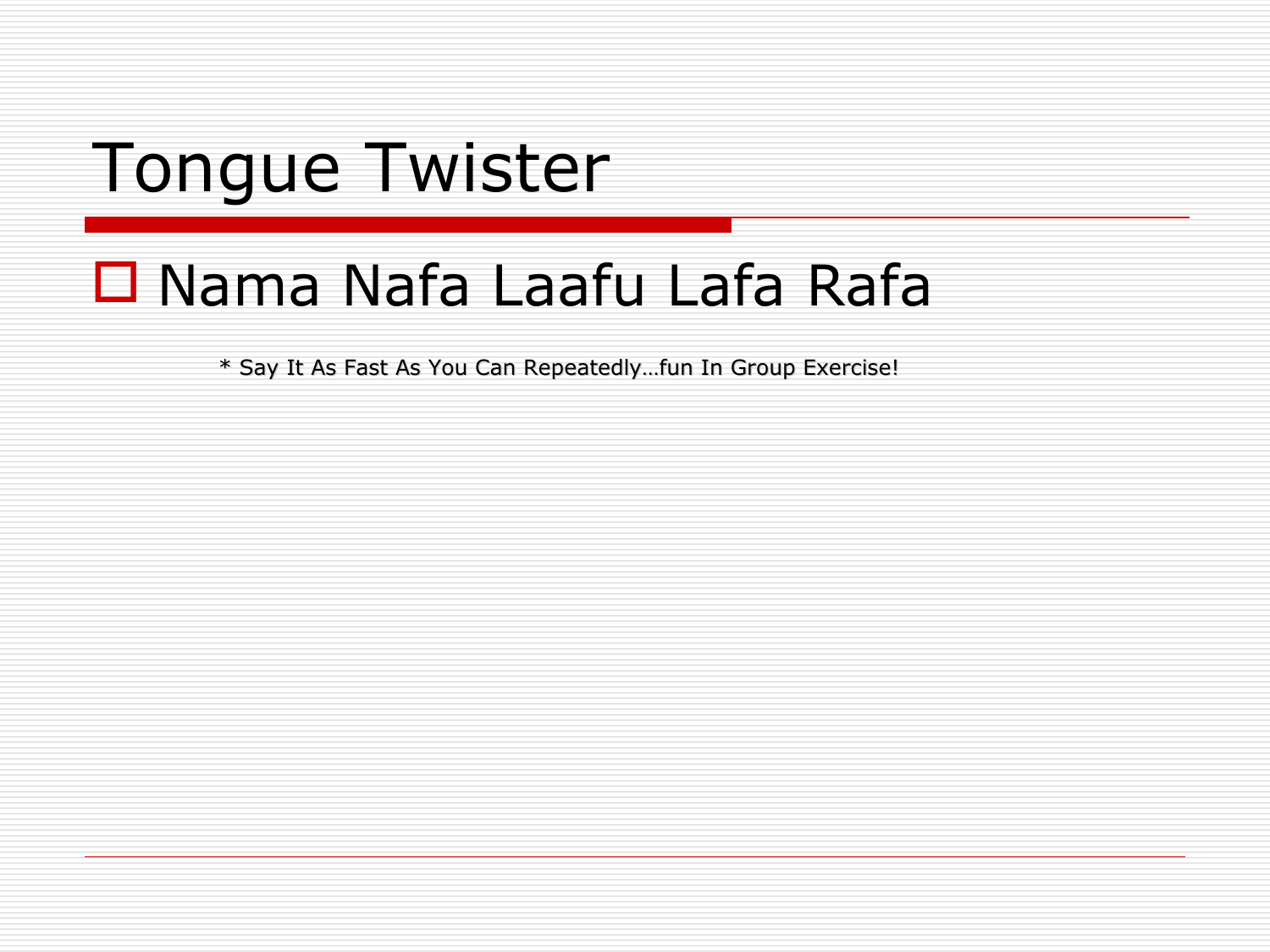# **Dhugaati = Drinks**

| <b>Bishaan</b>   | Water                    |
|------------------|--------------------------|
| <b>Lallaafaa</b> | <b>Soft Drinks (pop)</b> |
| <b>Biiraa</b>    | <b>Beer</b>              |
| <b>Aannan</b>    | Milk                     |
| Shayii*          | Tea                      |
| Buna*            | <b>Coffee</b>            |
| <b>Daadhii</b>   | Mead                     |
| <b>Araqee*</b>   | Like Vodka (home made)   |

\* The names Shayii, Buna and Araqee are similar to Amharic names for those items. But they are pronounced differently. Even the English language borrow words from other languages. I do not know if Amharic borrowed from Oromo or vice versa.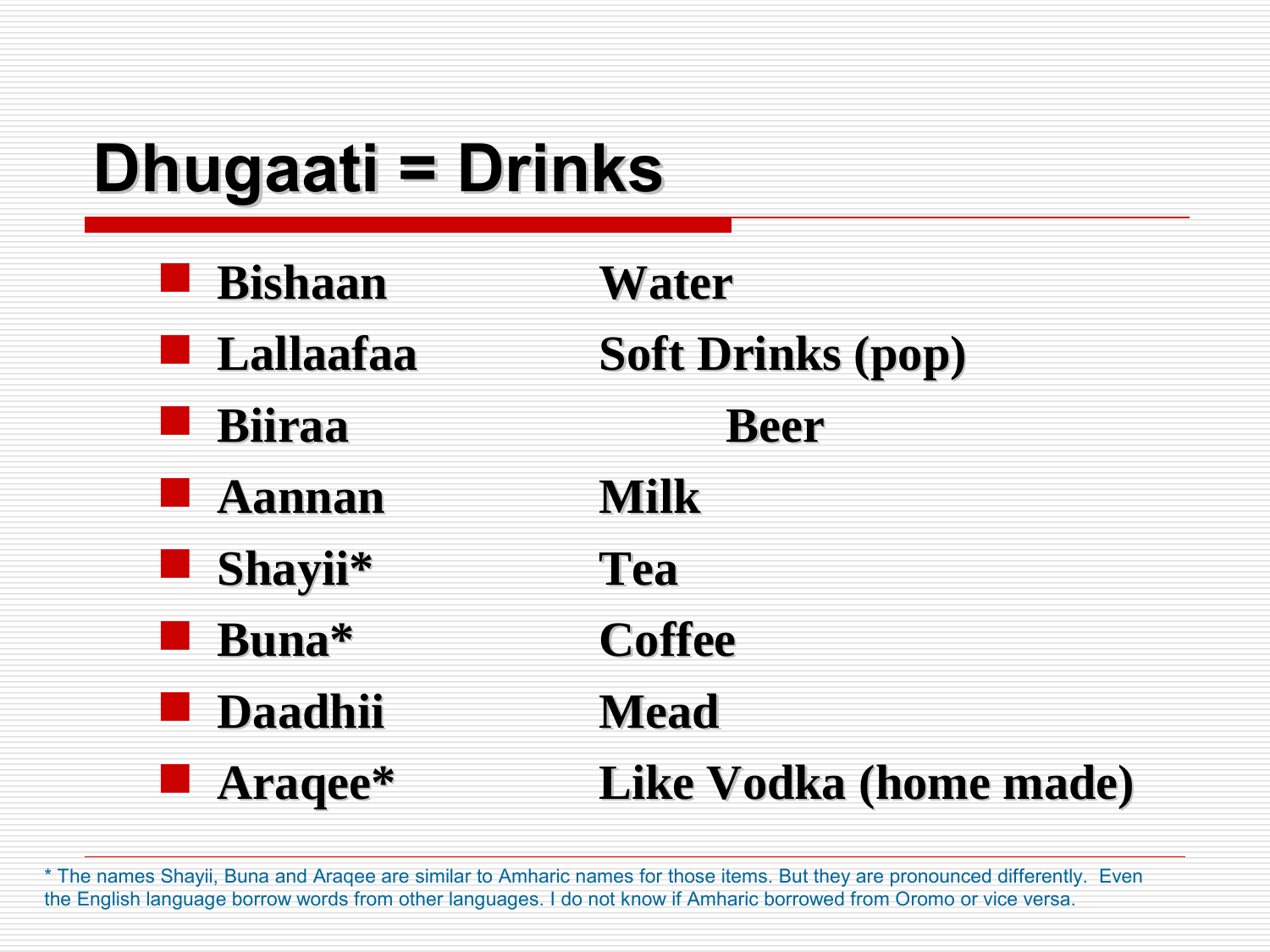### **Animals = Bineensotaa**

| <b>Saree</b>               | Dog          | Leenca        | Lion      |
|----------------------------|--------------|---------------|-----------|
| Hoolaa                     | Sheep        | Qeerransa     | Tiger     |
| Re'ee                      | Goat         | <b>Harree</b> | Donkey    |
| Farda                      | <b>Horse</b> | Hantuuta      | Rat       |
| Gaangee                    | Mule         | Arba          | Elephant  |
| Sa'a/Saawwa                | Cow          | <b>Bofa</b>   | Snake     |
| Sangaa                     | OX           | Naacha        | Crocodile |
| <b>Adurree</b><br>(Bashoo) | Cat          | Gaala         | Camel     |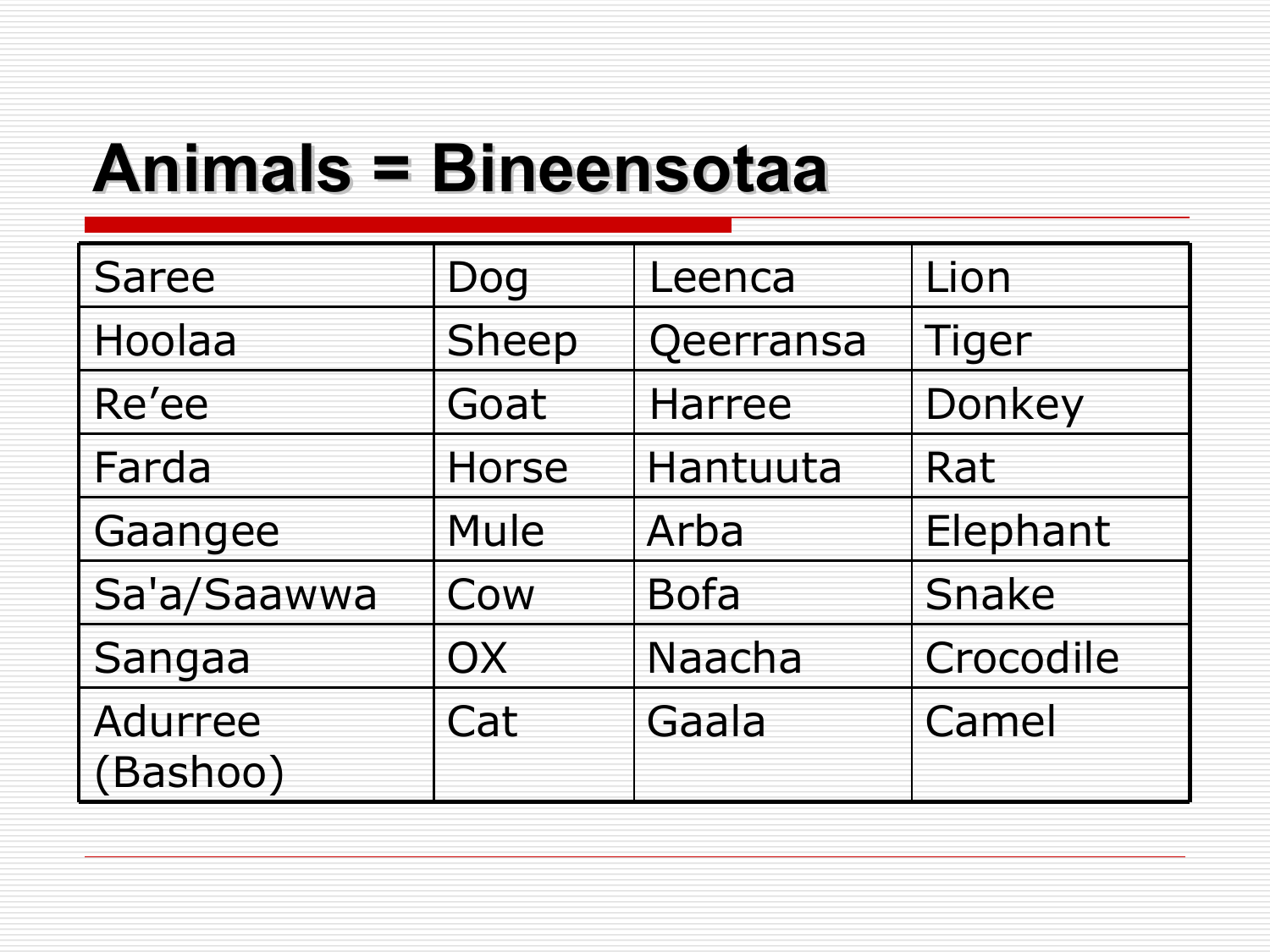### **Magaa Maatii = Name of Families**

### Agenda Guyyaa 6ffaa

#### □ Greetings Review

 $\Box$  Word List

□ Simple sentences (using names of families)

□ Oromo song (Geerarsa)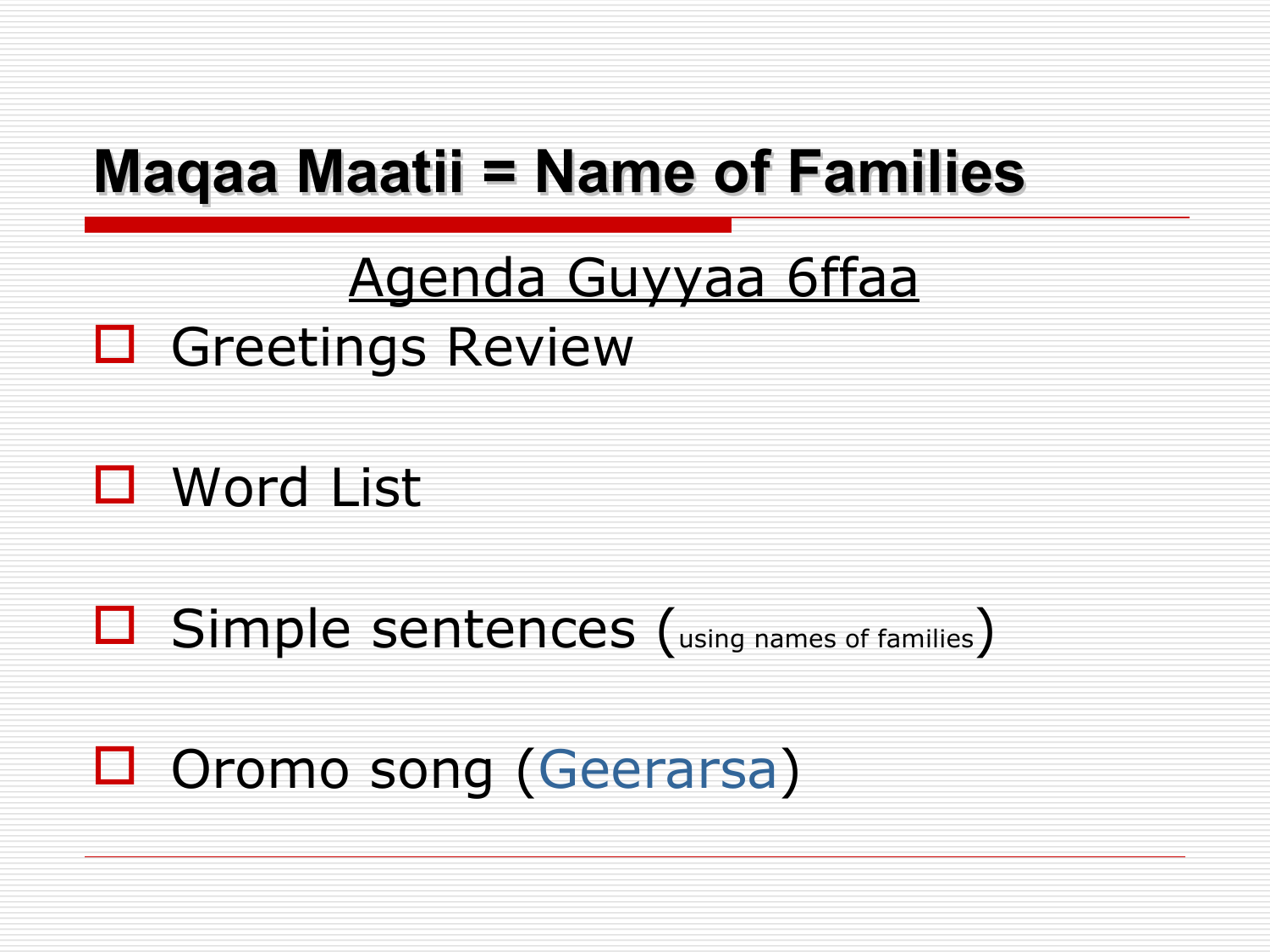# Name of Family

| Father         | Abbaa          | Eessuma         | Uncle          |
|----------------|----------------|-----------------|----------------|
| Mother         | Haadha         | Adeera          | Uncle $*$      |
| Children       | Ijoollee       | Adaadaa         | Aunt           |
| <b>Brother</b> | Obboleessa     | Durbii          | Cousin         |
| <b>Sister</b>  | Obboleettii    | Durbiitti       | <b>Niece</b>   |
| Grandfather    | Akaakayyuu     | Durbichaa       | Nephew         |
| Grandmother    | Akkoo, Akkayoo | Wassoo, wasiila | brother-in-law |
| Father-in-Law  | Soddaa         | Sayyuu          | sister-in-law  |
| Mother-in-law  | Soddaatti      | Stepmother      | Aayyaa diqqoo  |

\* Adeera or Abbeera is uncle from father's side of the family. This names do vary depending on where you are in Oromia. These are the names used in South Eastern Oromia where I was born and bred.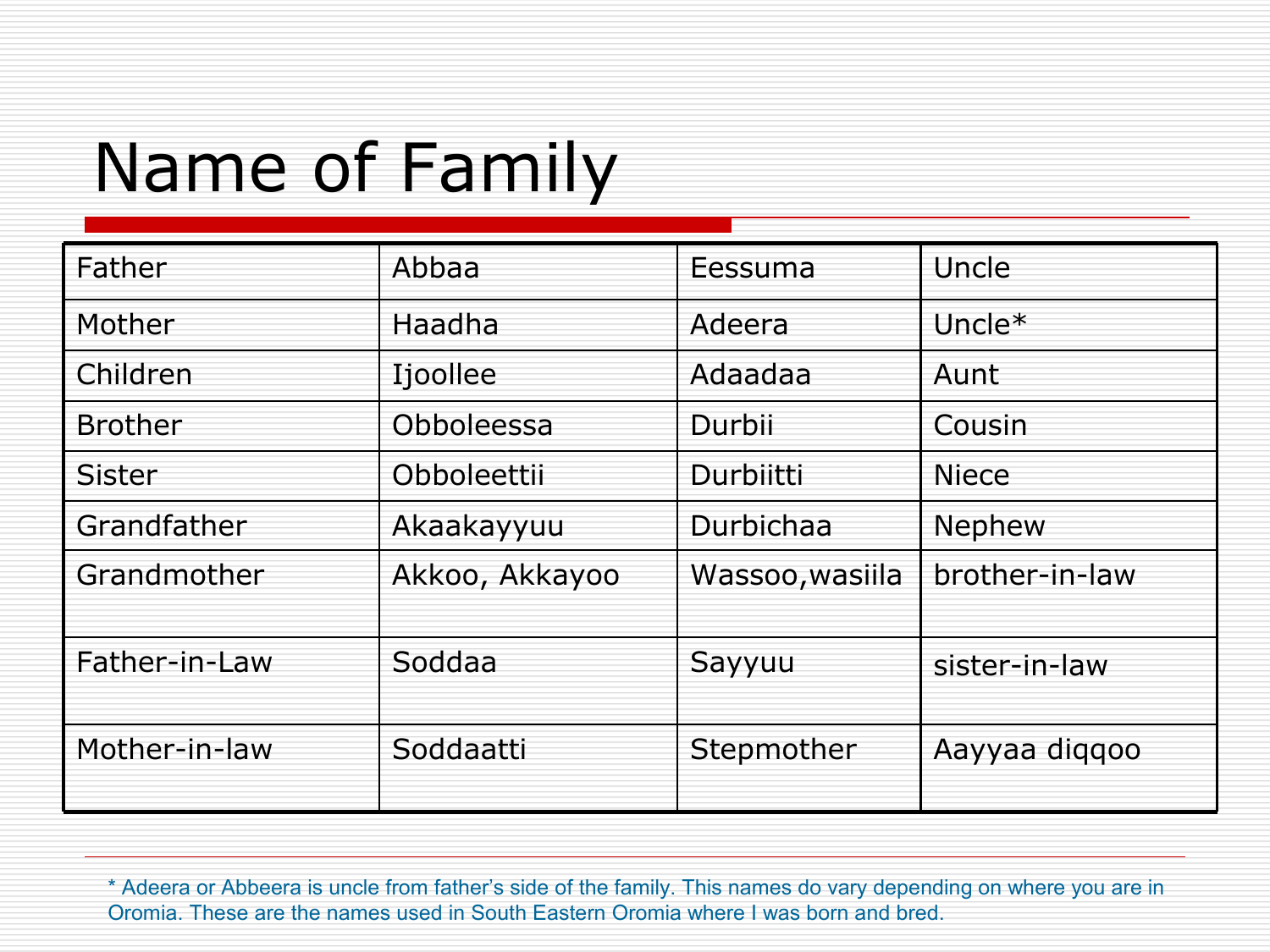### Days, Time and Directions

#### **Agenda Guyyaa 7ffaa**

2. Review

#### 4. Vocabulary

#### **6. Days, Time and Directions**

#### 8. Exercise

#### **10, Oromo Song (Baalee)**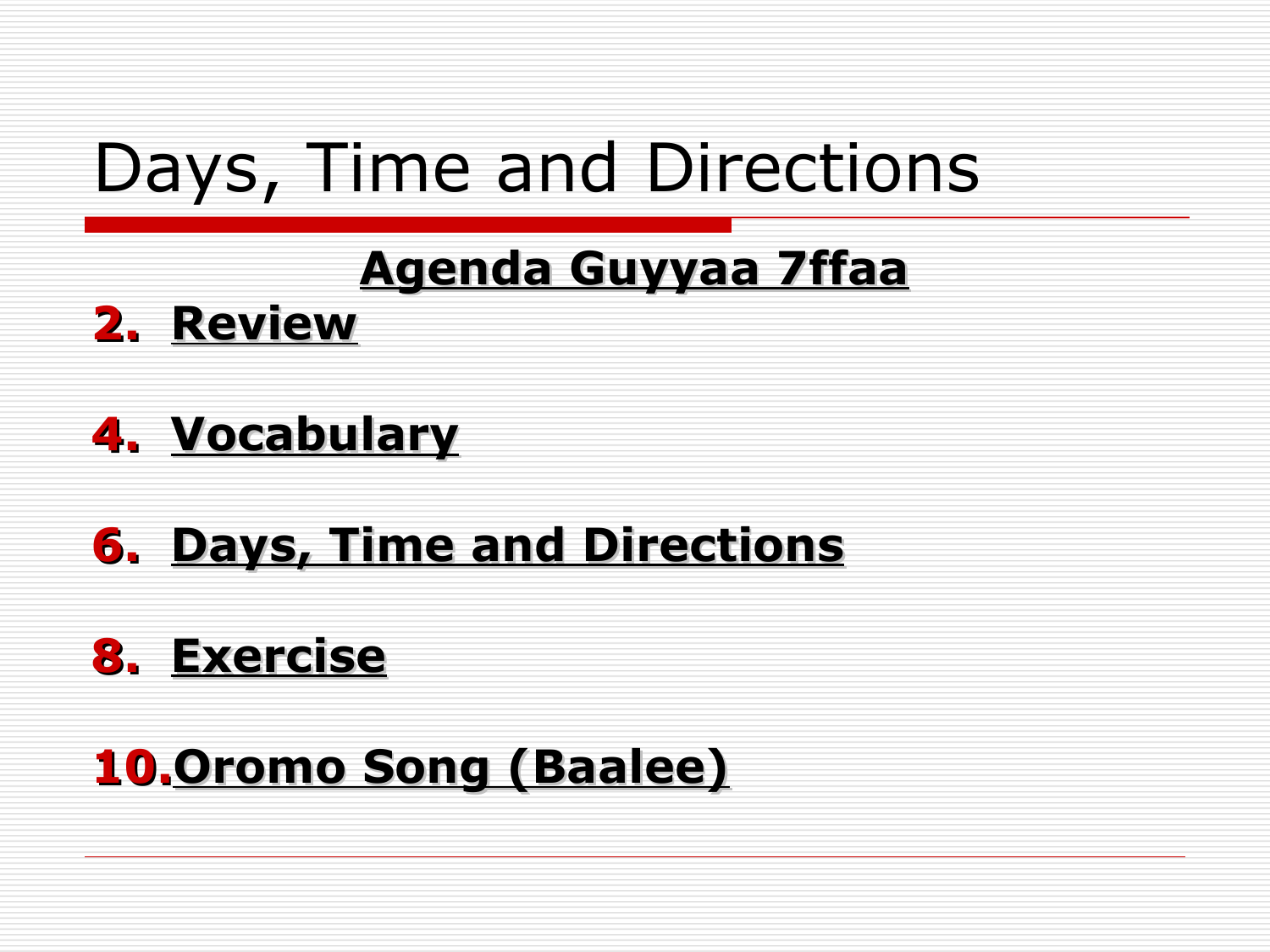#### **Maqaa Guyyoota = Days of the Week**

Wiixata Monday Kibxata Tuesday **Roobii** Wednesday Kamisa Thursday Jimaata Friday **Sanbata** Saturday Dilbata Sunday

\*A reader sent this along. But I think the original names in the slide are pretty standard. Monday : Hoja dure Thursday : Isniina/ Kamsaa Tuesday: Lammaffoo Friday : Jum'ataa Wednesday: Facaasa/Harbaa Saturday : Sanbata Xiqaa Sunday : Sanbata guddaa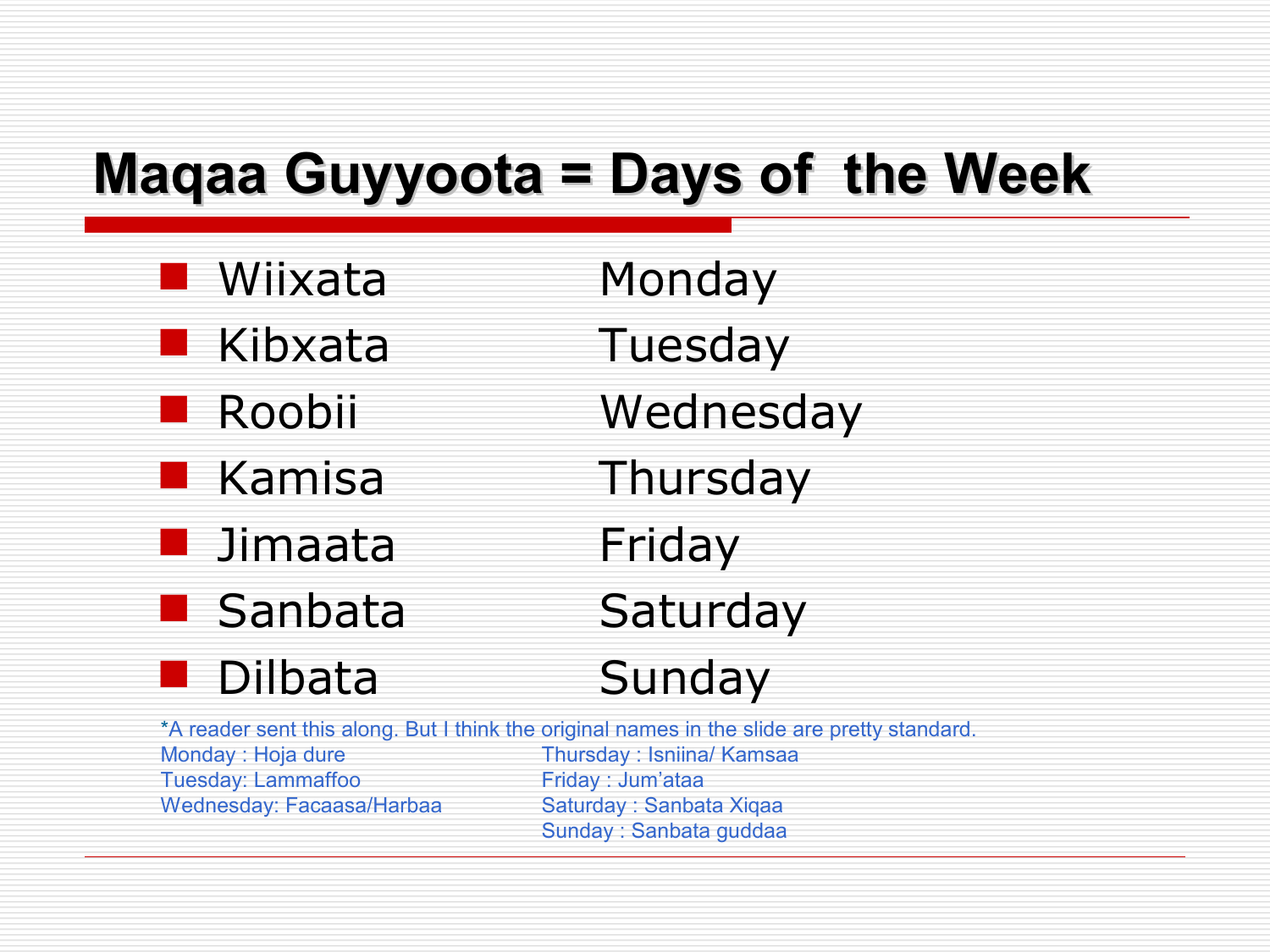### **Maqaa Ji'oota = Months**

- 1. Ammajjii January 2. Guraandhala February 3. Bitootessa March 4. Ebla April 5. Caamsaa May 6. Waxabajjii June 7. Adoolessa July 8. Hagayya **August** 9. Fulbaana September 10. Onkololeessa Cortober 11. Sadaasa November
- 12. Muddee December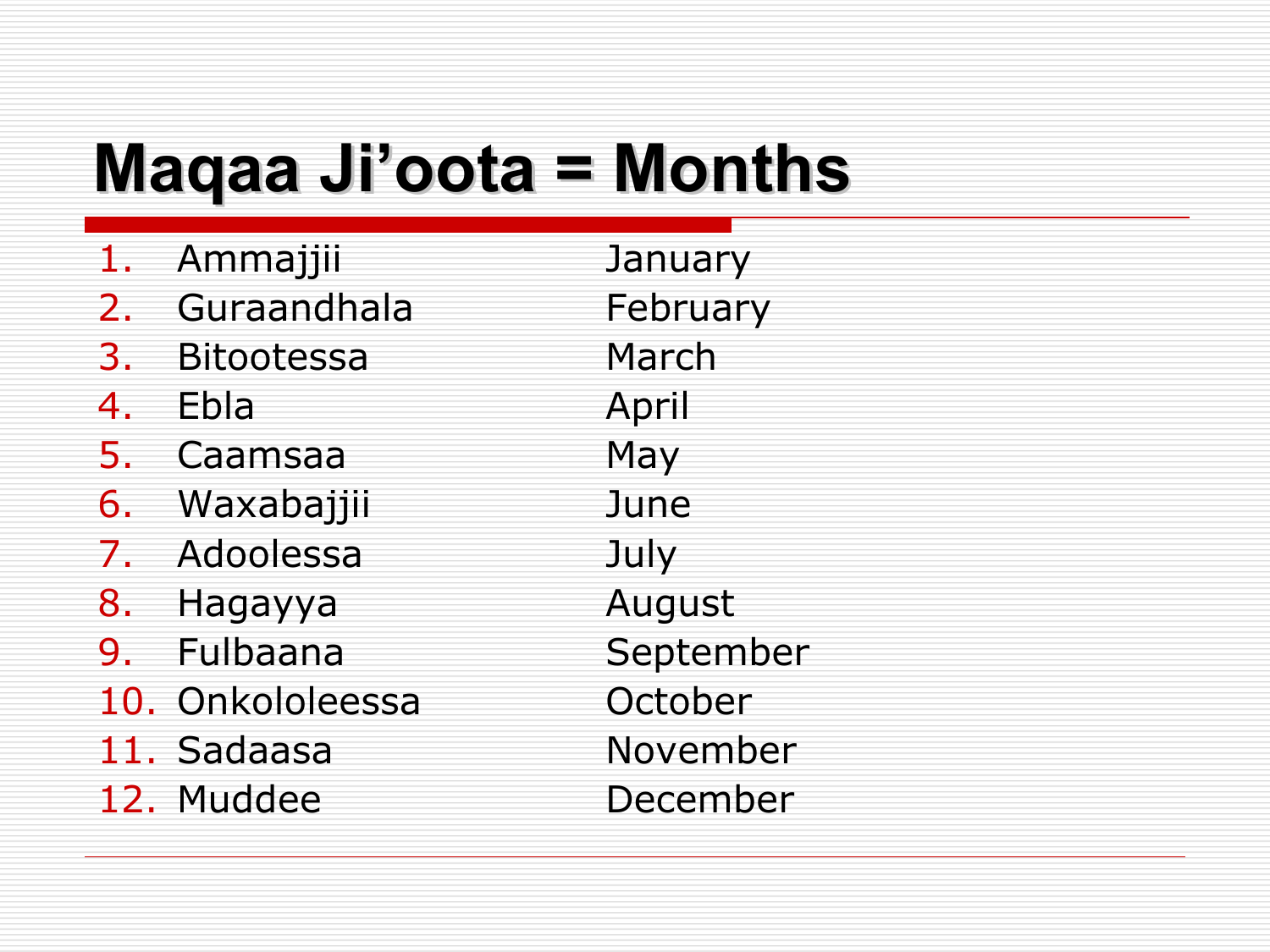# **Maqaawwan Waqtii = Seasons**

| $\blacksquare$ Ganna | Winter |
|----------------------|--------|
| ■ Birraa             | Spring |
| <b>Bona</b>          | Summer |
| Afraasaa/Arfaasaa    | Fall   |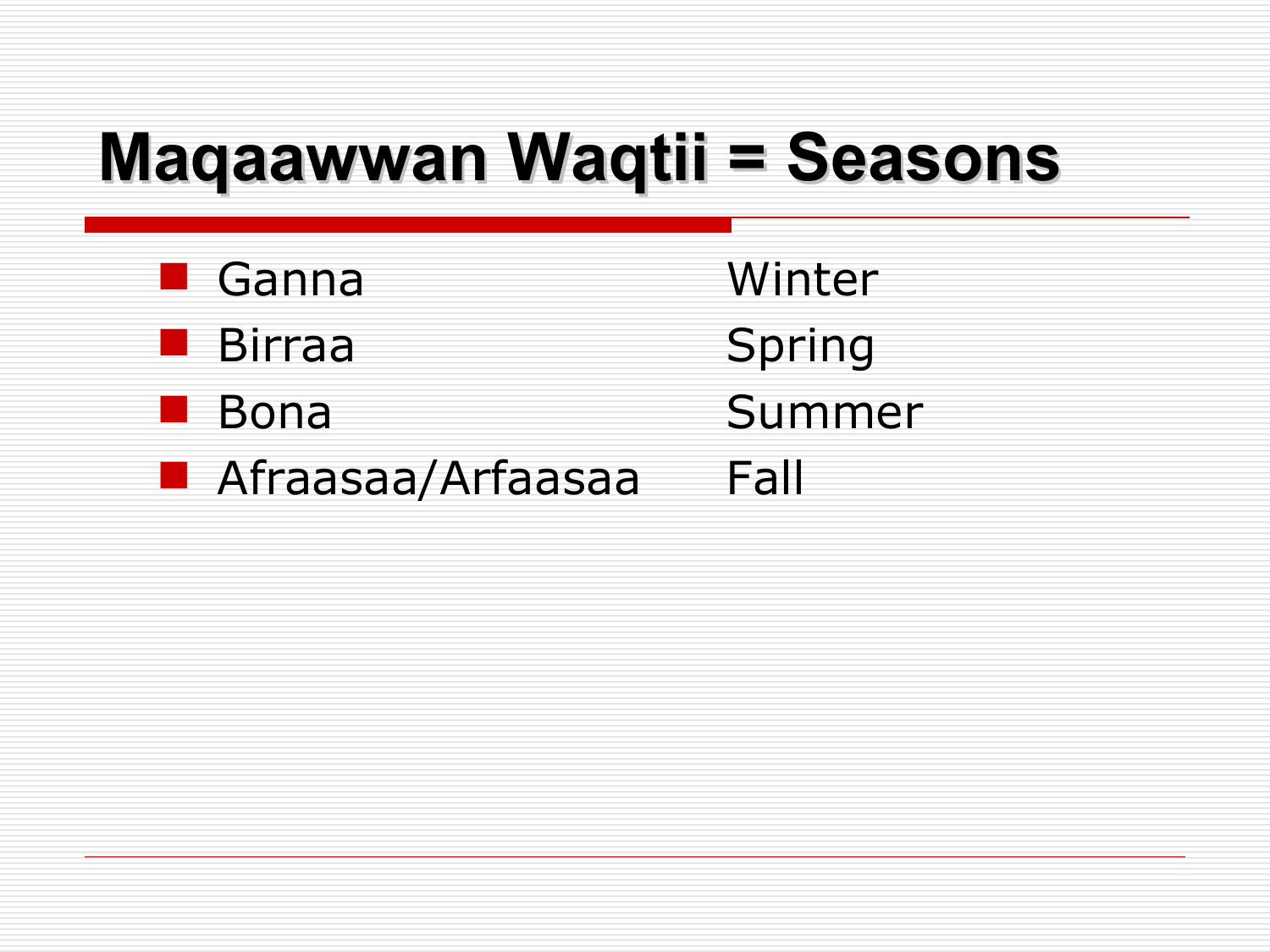### **Weather = Haala Qilleensa**

- Cloud Duumessa  $\Box$  Hot - O'aa П.
- $\Box$  Thunder -Bakakkaa  $\Box$  Cold - Qabbana
- Rain Rooba 0 Flood - Lolaa П
- $\Box$  Sun Aduu  $\Box$  Wind - Bubbee
- Snow Cabbii  $\Box$  Tornado – Hobomboleettii  $\Box$
- Shower Tiifuu Fog - Hurrii П. ப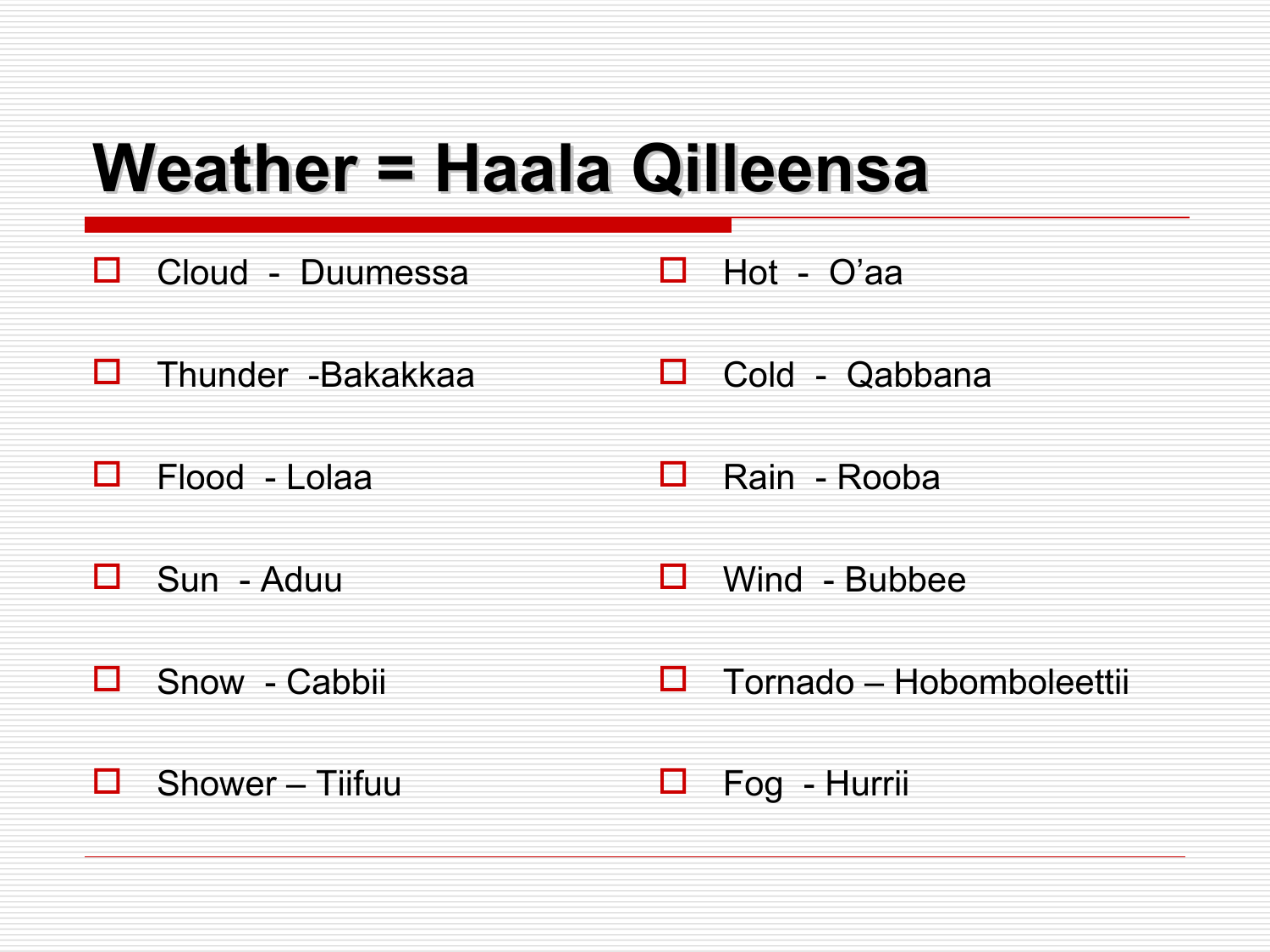### **Shaakala = Practice**

What's the weather like today? It was cold last night. Last week it was hot. It was windy this morning. Tomorrow it is going to be sunny. The weather is good. The weather is bad. It snows a lot in Minnesota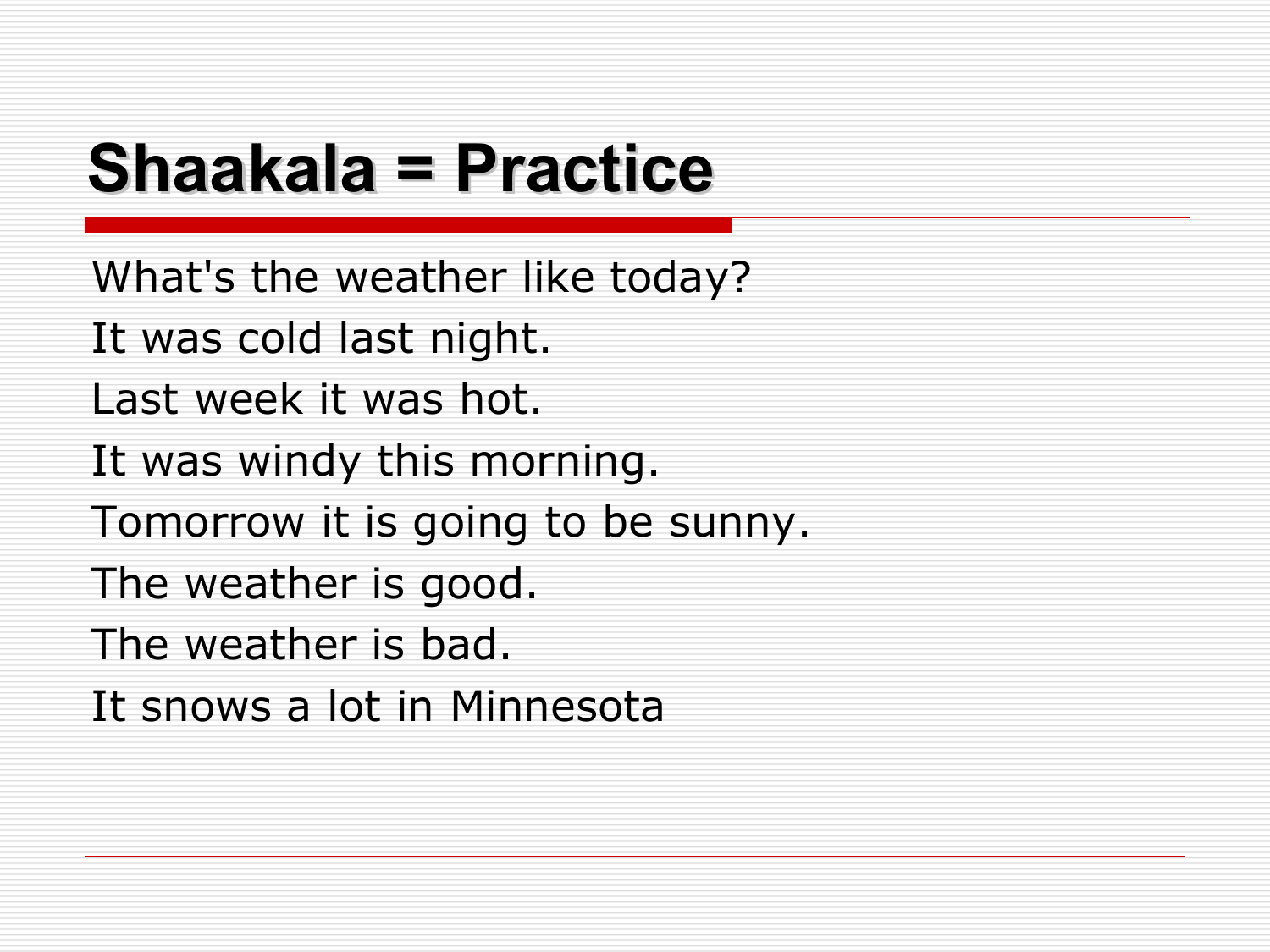# **Kallattii = Directions**

| $\blacksquare$ Kaaba | North |
|----------------------|-------|
| $\blacksquare$ Kibba | South |
| <b>■ Bahaa</b>       | East  |
| <b>Dhiha/Lixa</b>    | West  |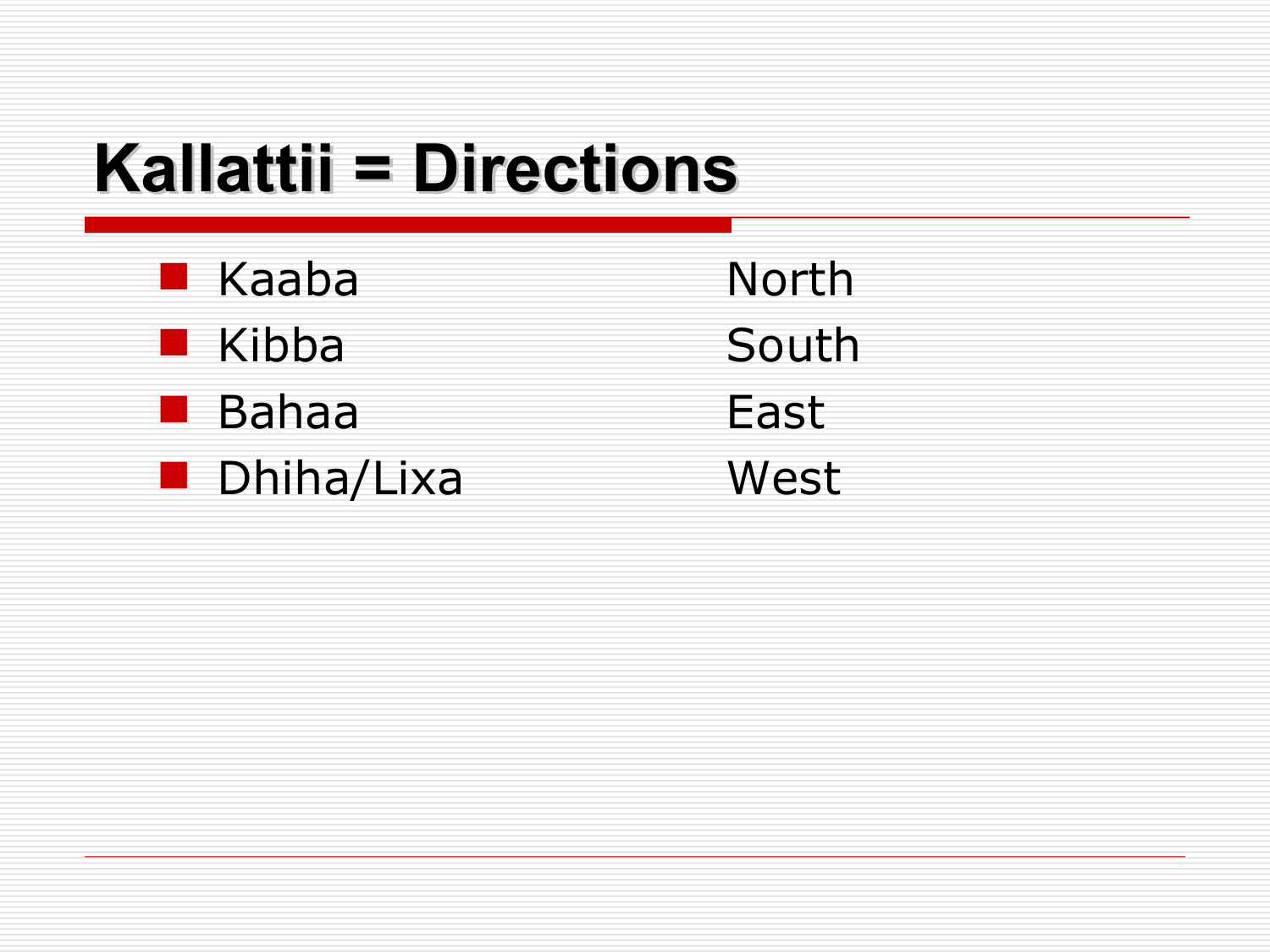# **Asking ?s**

■ Maqaan Kee Eenyuu?

□ What is your name?

- Maqaan Kiyya Pa'olaa
- $\Box$  Maqaan isii eenyuu?
- **D** My name is Paola.
- $\Box$  What is her name?

- Maqaan isii Ayyaantuu
- $\Box$  Maqaan isaa eenyuu?
- $\Box$  Her name is Ayantu
- $\Box$  What is his name?

**L** Maqaan isa Mohaammad

 $\Box$  His name is Mohamed.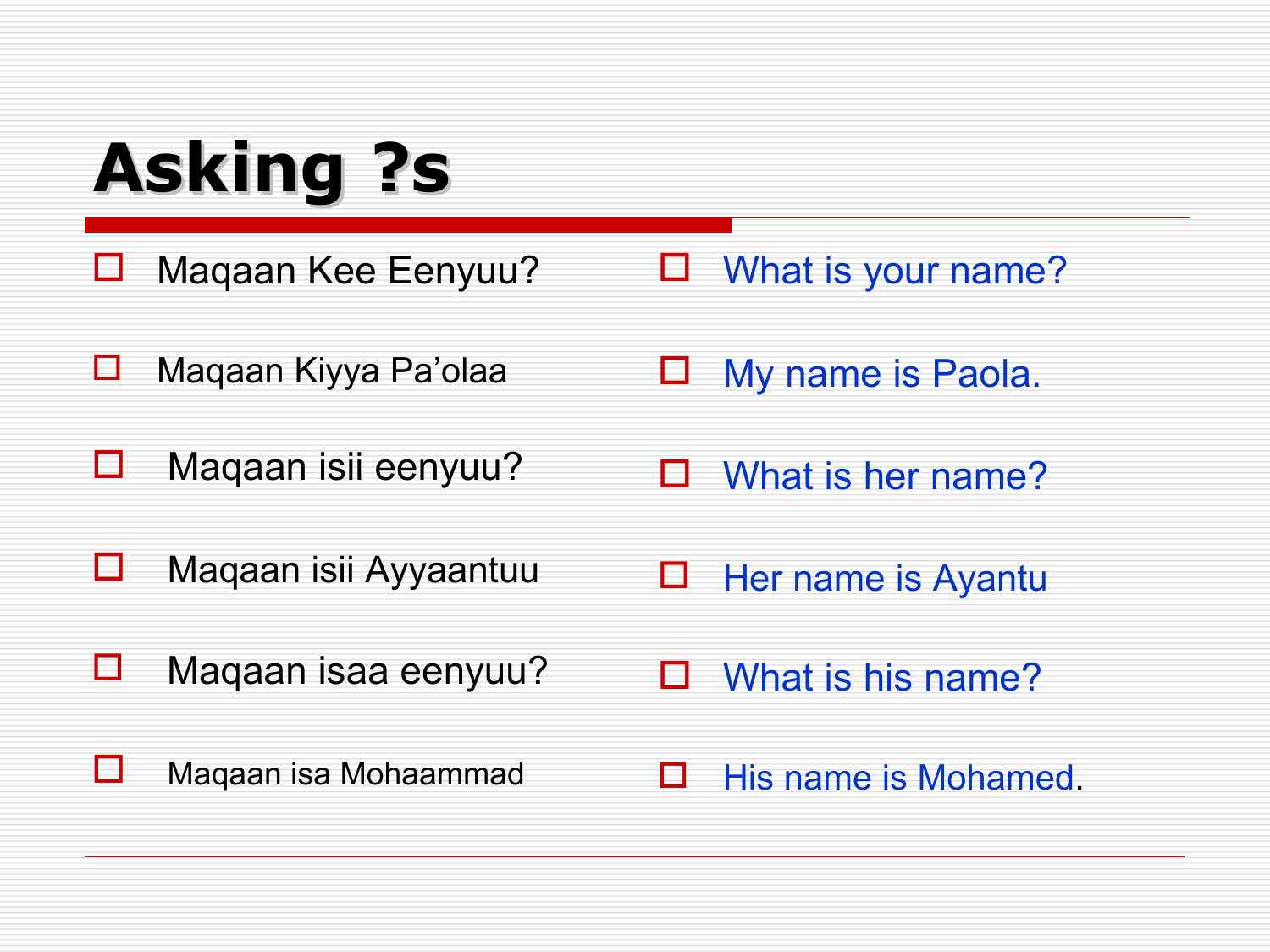# **Question Forms**

- Where?
- $\Box$  Who?
- □ What?
- $\Box$  How?
- When?
- $\Box$  Why?
- $\Box$  What do you know?
- $\Box$  What do you think?
- $\Box$  Where is he?
- $\Box$  Where is the coffee shop?
- $\Box$  Who is he?
- Eessa?
- D Eenyu?
- Maali?
- □ Akkamitti?
- Yoom?
- □ Maaliif?
- D Maal beekta?
- □ Maal sitti fakkata?
- $\square$  Inni eessa jiraa?
- Manni Bunaa eessaa?
- Inni Eenyu?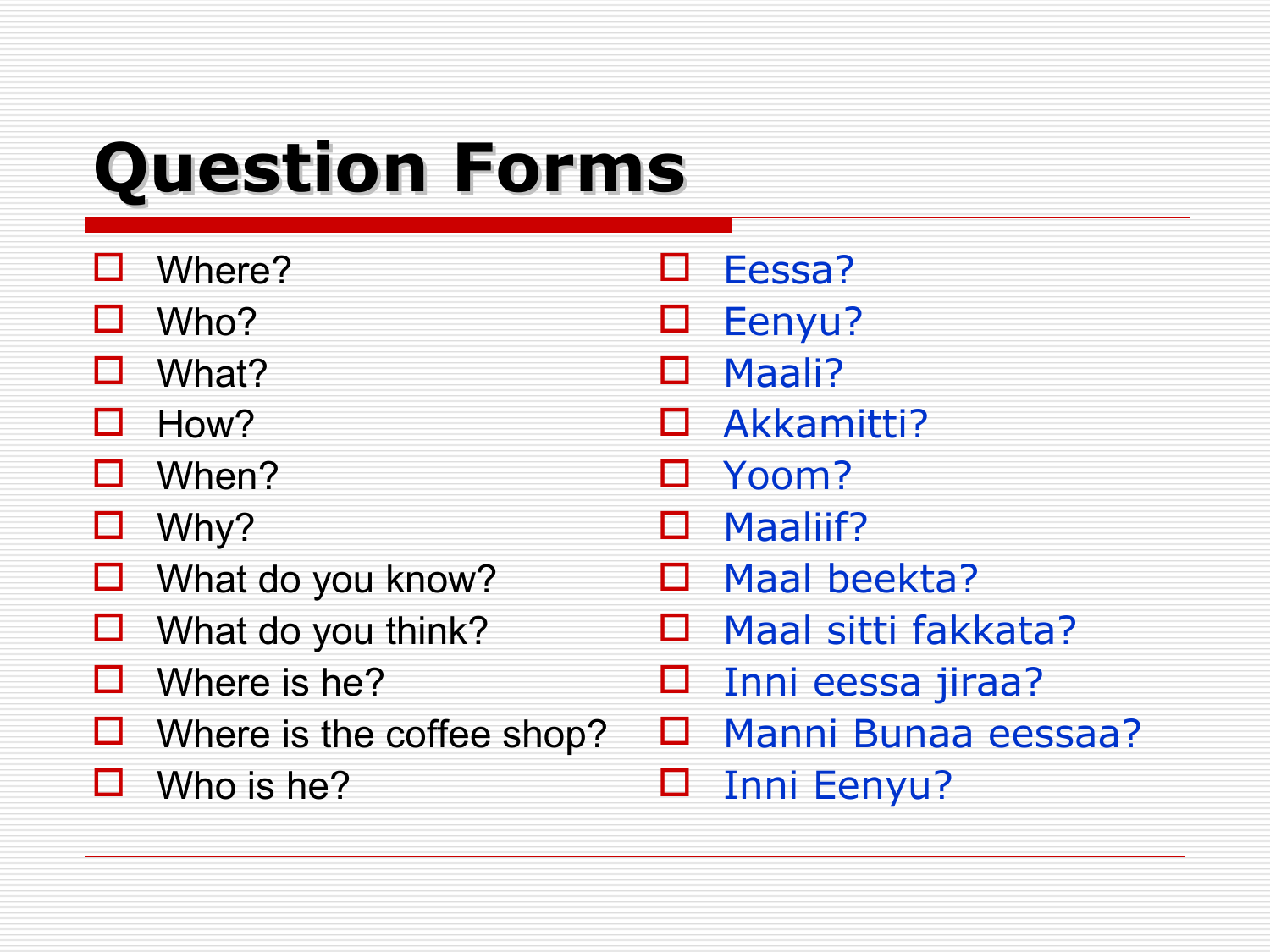### Every Day Words

- **No Problem!**
- **Can You Speak Slowly?**
- **Write It Down Please!**
- **I Don't Understand!**
- **I Don't Know!**
- **What Is This?**
- $\Box$  I am Learning Oromo
- **Don't Worry!**
- Rakkoon hin jiru
- $\square$  Suuta dubbachuu dandeettaa?
- $\Box$  Maaloo naaf barreessi!
- $\square$  Naa hin galle
- Ani hin Beeku
- Kuni Maali?
- □ Afaan Oromoo barachaan jira
- □ Hin Yaadda'in/Yaaddawin

 $\Box$  Excuse Me!

Dhiifama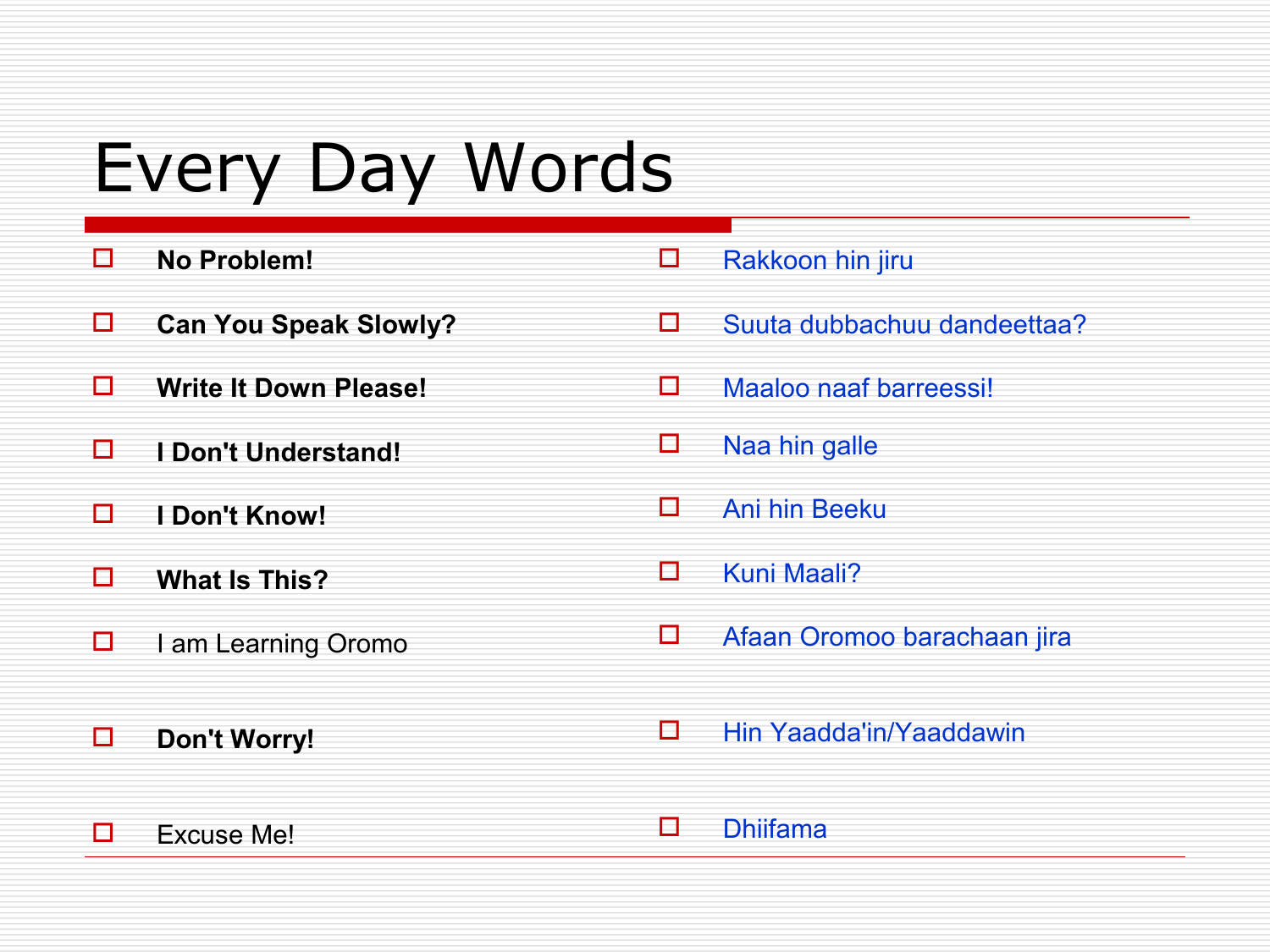### Everyday words

| $\Box$         | Today                         | Har'a               |
|----------------|-------------------------------|---------------------|
| $\mathsf{L}$ 1 | Tomorrow                      | Boru/bor            |
|                | Yesterday                     | Kaleessa            |
| П              | Next week                     | <b>Torban Dhufu</b> |
| $\Box$         | <b>Next Month</b>             | Ji'a Dhufu          |
|                | Next year                     | <b>Bara Dhufu</b>   |
| П              | What time is it? Saa'a Meega? |                     |
| П              | Morning                       | Ganama              |
| Н              | Evening                       | Galgala             |
| $\mathsf{L}$   | Night                         | <b>Halkan</b>       |
| П              | Midnight                      | Halkan Qixxee       |
|                | Afternoon                     | <b>Waaree Booda</b> |
|                | Before noon                   | Waaree Dura         |
|                |                               |                     |

This **These Those** That  $\blacksquare$ Mine E Yours Theirs\* Е Ours П

- Kana Kanniin
- Sanniin Sani/sana Kiyya Keeti Kan Jaraatti Keenya

\*Theirs = Kan Isaanii/Kan jaraa/-ti,-ttii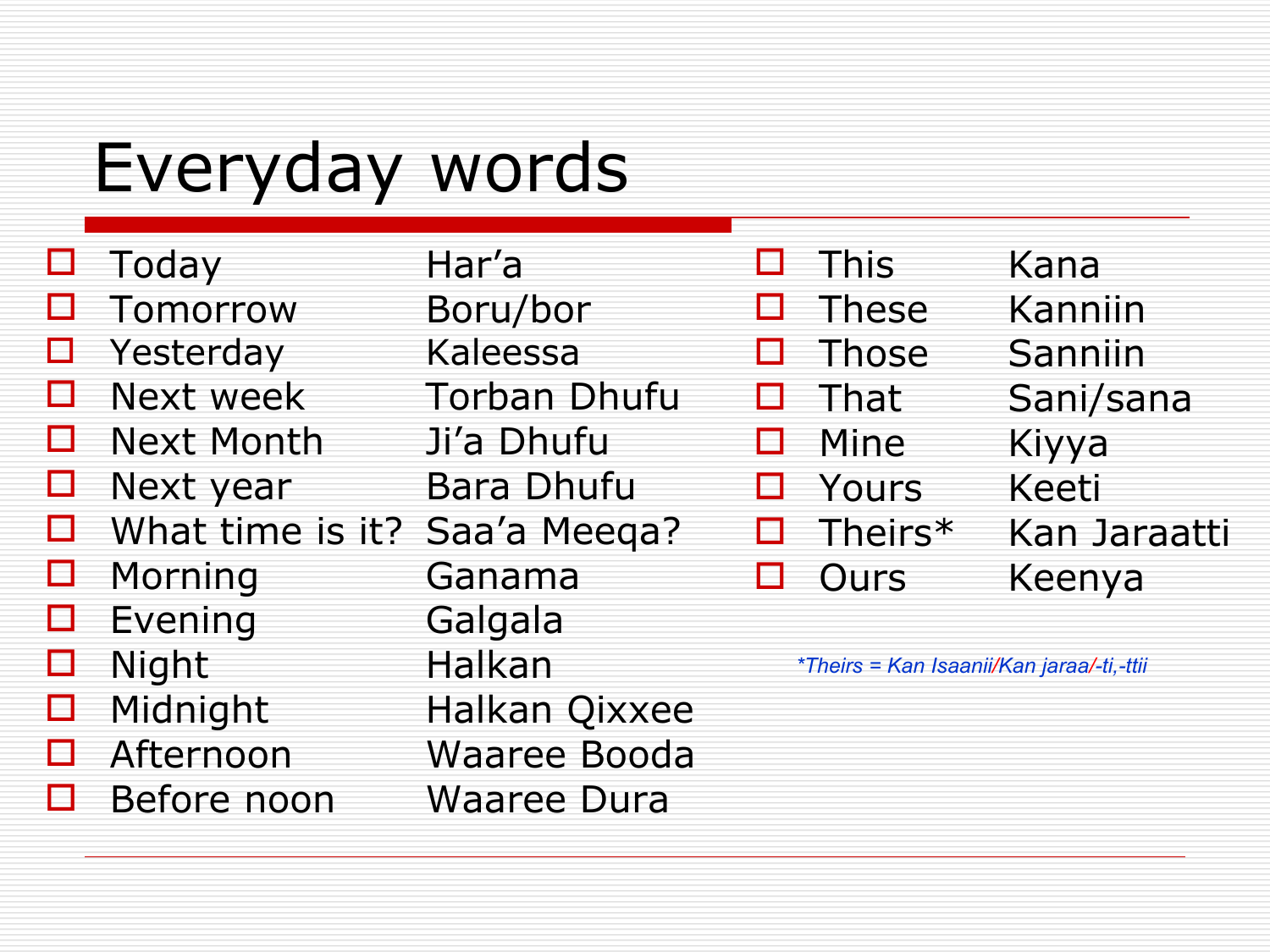# **Human Body Parts**

| <b>ENGLISH</b> | <b>OROMO</b>    | <b>ENGLISH</b>     | <b>OROMO</b> |
|----------------|-----------------|--------------------|--------------|
| Arm            | <b>Irree</b>    | Hand               | <b>Harka</b> |
| <b>Body</b>    | Qaama           | Head               | <b>Mataa</b> |
| Ear            | Gurra           | Leg                | Luka         |
| Eye            | lja             | <b>Mouth</b>       | Afaan        |
| Face           | Fuula           | <b>Neck</b>        | Morma        |
| Foot/Feet      | Faana           | <b>Nose</b>        | Funyaan      |
| Finger         | Quba            | Stomach            | Garaacha     |
| Hair           | <b>Rifeensa</b> | <b>Tooth/Teeth</b> | Ilkaan       |